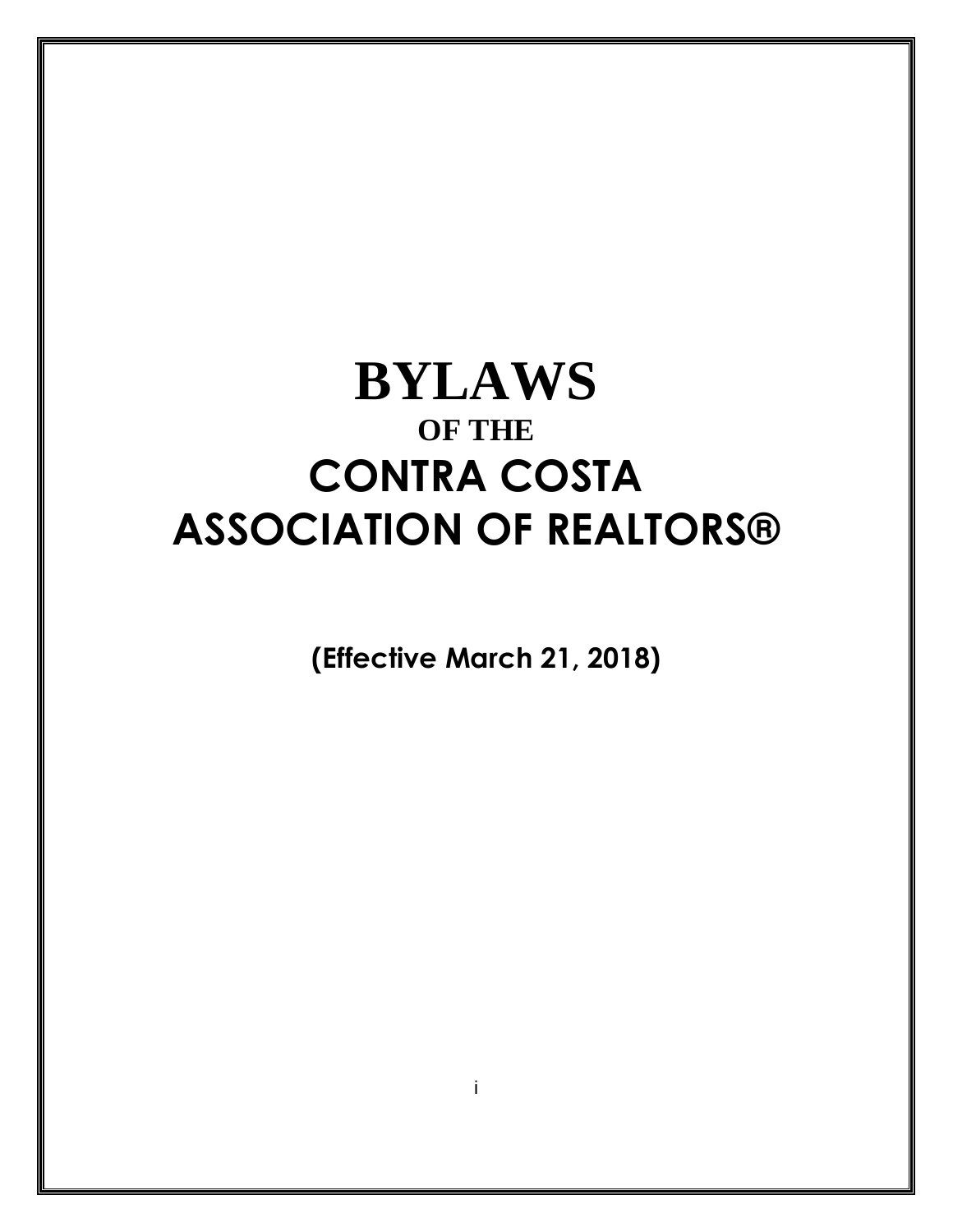# **BYLAWS OF THE CONTRA COSTA ASSOCIATION OF REALTORS®**

# **TABLE OF CONTENTS**

| <b>ARTICLE I - NAME</b>                                                           |  |
|-----------------------------------------------------------------------------------|--|
|                                                                                   |  |
|                                                                                   |  |
| <b>ARTICLE II - OBJECTIVES.</b>                                                   |  |
|                                                                                   |  |
|                                                                                   |  |
|                                                                                   |  |
|                                                                                   |  |
| Section 3. Adoption & Enforcement of N.A.R. Code of Ethics; Compliance with NAR & |  |
| C.A.R. Governing Documents & Policies                                             |  |
|                                                                                   |  |
| <b>ARTICLE IV - JURISDICTIONS</b>                                                 |  |
|                                                                                   |  |
| Section 2. Jurisdictional Rights                                                  |  |
| ARTICLE V - MEMBERSHIP, QUALIFICATION, APPLICATION AND ACCEPTANCE 3               |  |
|                                                                                   |  |
|                                                                                   |  |
|                                                                                   |  |
|                                                                                   |  |
|                                                                                   |  |
|                                                                                   |  |
|                                                                                   |  |
| Section 8 Designated REALTOR®                                                     |  |
| Section 9. Required REALTOR® Membership of Officers and Partners6                 |  |
|                                                                                   |  |
|                                                                                   |  |
|                                                                                   |  |
|                                                                                   |  |
|                                                                                   |  |
|                                                                                   |  |
|                                                                                   |  |
|                                                                                   |  |
|                                                                                   |  |
|                                                                                   |  |
|                                                                                   |  |
|                                                                                   |  |
|                                                                                   |  |
|                                                                                   |  |
|                                                                                   |  |
|                                                                                   |  |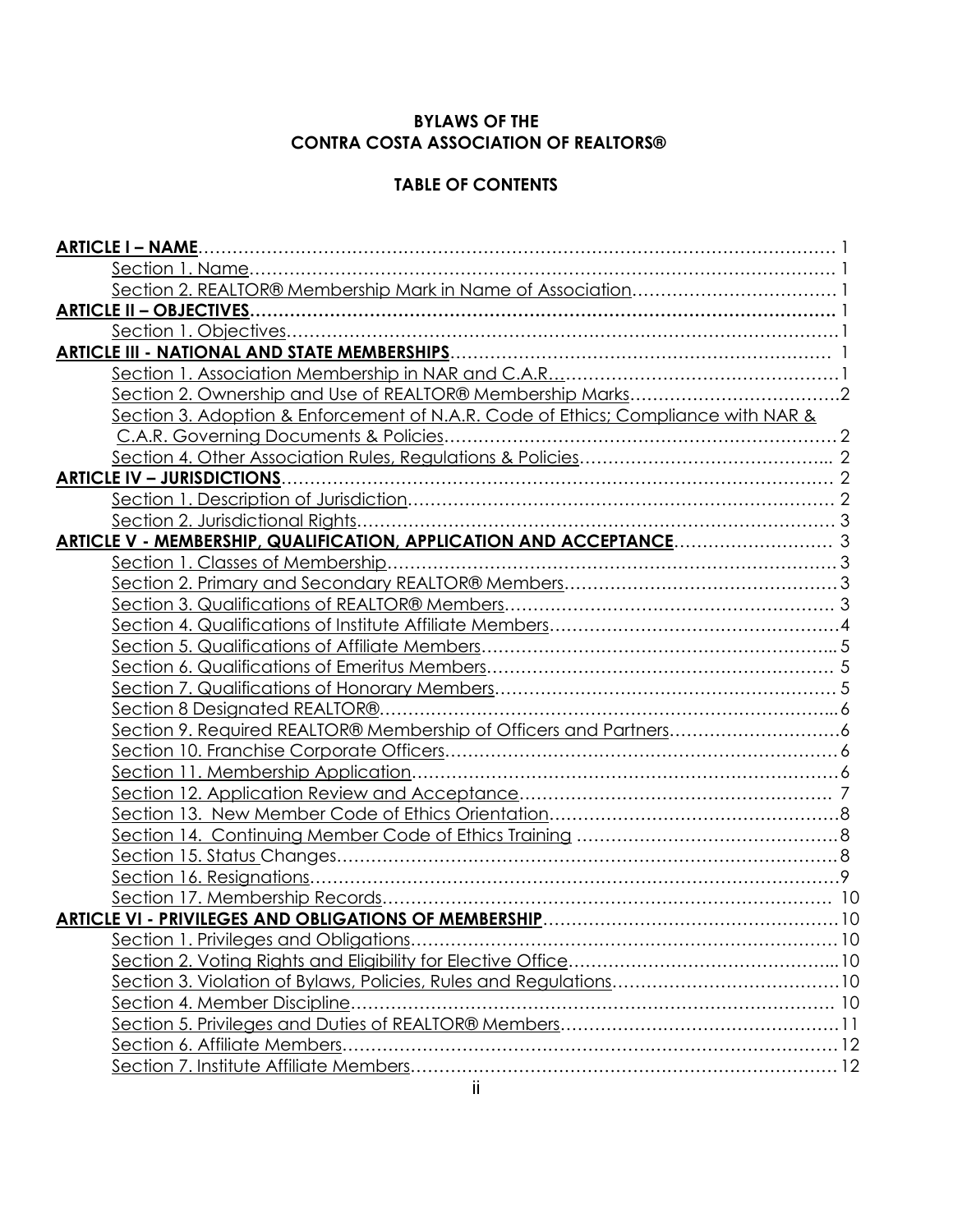| Section 2. Member Compliance with NAR and C.A.R. Constitution, Bylaws, Policies, Rules, |  |
|-----------------------------------------------------------------------------------------|--|
|                                                                                         |  |
|                                                                                         |  |
|                                                                                         |  |
| Section 2. Jurisdictional Limits on Use of REALTOR® Membership Marks 13                 |  |
| Section 3. Use of REALTOR® Membership Marks Dependent on Status of Firm Principals 13   |  |
| Section 4. Institute Affiliate Members Ineligible to Use REALTOR® Membership Marks 14   |  |
|                                                                                         |  |
|                                                                                         |  |
|                                                                                         |  |
|                                                                                         |  |
|                                                                                         |  |
|                                                                                         |  |
|                                                                                         |  |
|                                                                                         |  |
|                                                                                         |  |
|                                                                                         |  |
| Section 10. Notice of Delinquent Dues, Fees, Fines, Assessments and Other Financial     |  |
|                                                                                         |  |
|                                                                                         |  |
|                                                                                         |  |
|                                                                                         |  |
|                                                                                         |  |
|                                                                                         |  |
|                                                                                         |  |
|                                                                                         |  |
|                                                                                         |  |
|                                                                                         |  |
|                                                                                         |  |
|                                                                                         |  |
| <b>ARTICLE XI - MEETINGS.</b>                                                           |  |
|                                                                                         |  |
|                                                                                         |  |
| <b>ARTICLE XII - COMMITTEES.</b>                                                        |  |
|                                                                                         |  |
|                                                                                         |  |
|                                                                                         |  |
|                                                                                         |  |
| Section 5. Organization.                                                                |  |
|                                                                                         |  |
|                                                                                         |  |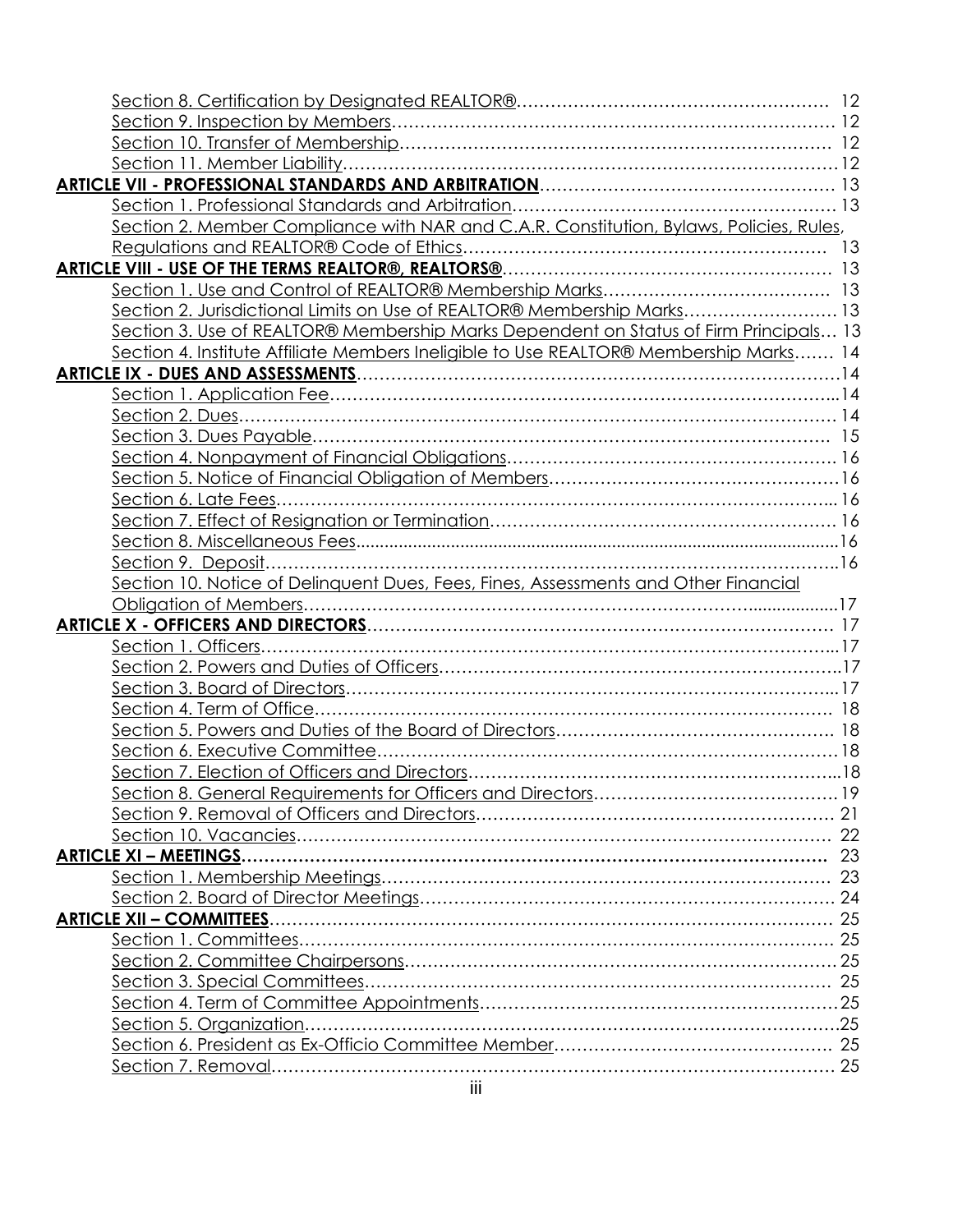| <b>ARTICLE XV - AMENDMENTS</b> |    |
|--------------------------------|----|
|                                |    |
| Section 2. Notice.             |    |
|                                |    |
|                                |    |
|                                |    |
|                                |    |
|                                |    |
|                                |    |
|                                |    |
|                                |    |
|                                |    |
|                                |    |
|                                |    |
|                                |    |
|                                | 30 |
|                                |    |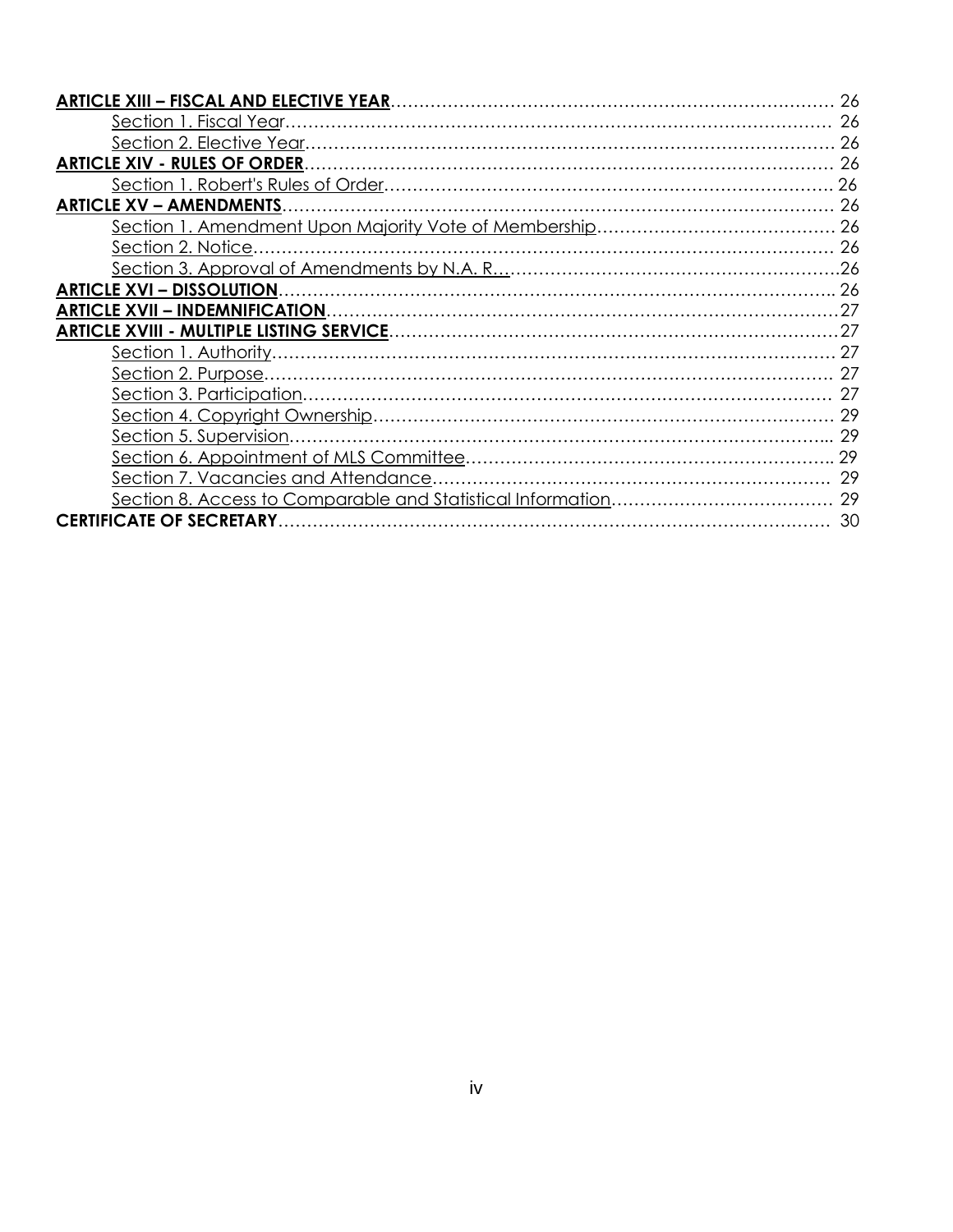## **BYLAWS OF THE**

### **Contra Costa Association of Realtors®**

# **(Adopted July 31, 2000)**

## **ARTICLE I – NAME**

Section 1. Name. The name of this organization shall be the Contra Costa Association of REALTORS®" (hereinafter referred to as the "*A.O.R.*, "Association" or "CCAR". The term "Association" is used when referring to any Association of REALTORS).

Section 2. REALTOR® Membership Mark in Name of Association. Inclusion and retention of the registered collective membership mark "REALTORS®" in the name of the *A.O.R.* shall be governed by the Constitution and Bylaws of the NATIONAL ASSOCIATION OF REALTORS® (hereinafter "NAR") as from time to time amended.

# **ARTICLE II – OBJECTIVES**

Section 1. Objectives. The objectives of *the A.O.R. are:*

- (a) To unite those engaged in the recognized branches of the real estate profession for the purpose of exerting a beneficial influence upon the profession and related interests. The "recognized branches of the real estate profession" include buying, selling, exchanging, renting or leasing, managing, appraising for others for compensation, financing, building, developing or subdividing real estate.
- (b) To promote and maintain high standards of conduct in the real estate profession as expressed in the Code of Ethics of NAR (hereinafter "Code of Ethics").
- (c) To provide a unified medium for real estate owners and those engaged in the real estate profession whereby their interests may be safeguarded and advanced.
- (d) To further the interests of home and other real property ownership.
- (e) To unite those engaged in the real estate profession in this community with the CALIFORNIA ASSOCIATION OF REALTORS® (hereinafter "C.A.R.") and NAR thereby furthering their own objectives throughout the state and nation, and obtaining the benefits and privileges of membership therein.
- (f) To designate, for the benefit of the public, those individuals within the state of California authorized to use the terms REALTOR® and REALTORS® as licensed, prescribed, and controlled by N.A.R.

# **ARTICLE III - NATIONAL AND STATE MEMBERSHIPS**

Section 1. Association Membership in NAR and C.A.R. The *A.O.R.* shall be a member of NAR and C.A.R. as defined in the governing documents of NAR and C.A.R. By reason of the *A.O.R.'s* membership in NAR and C.A.R., each REALTOR® member of the *A.O.R.* shall be entitled to membership in NAR and C.A.R. without further payment of dues. The *A.O.R.* shall continue as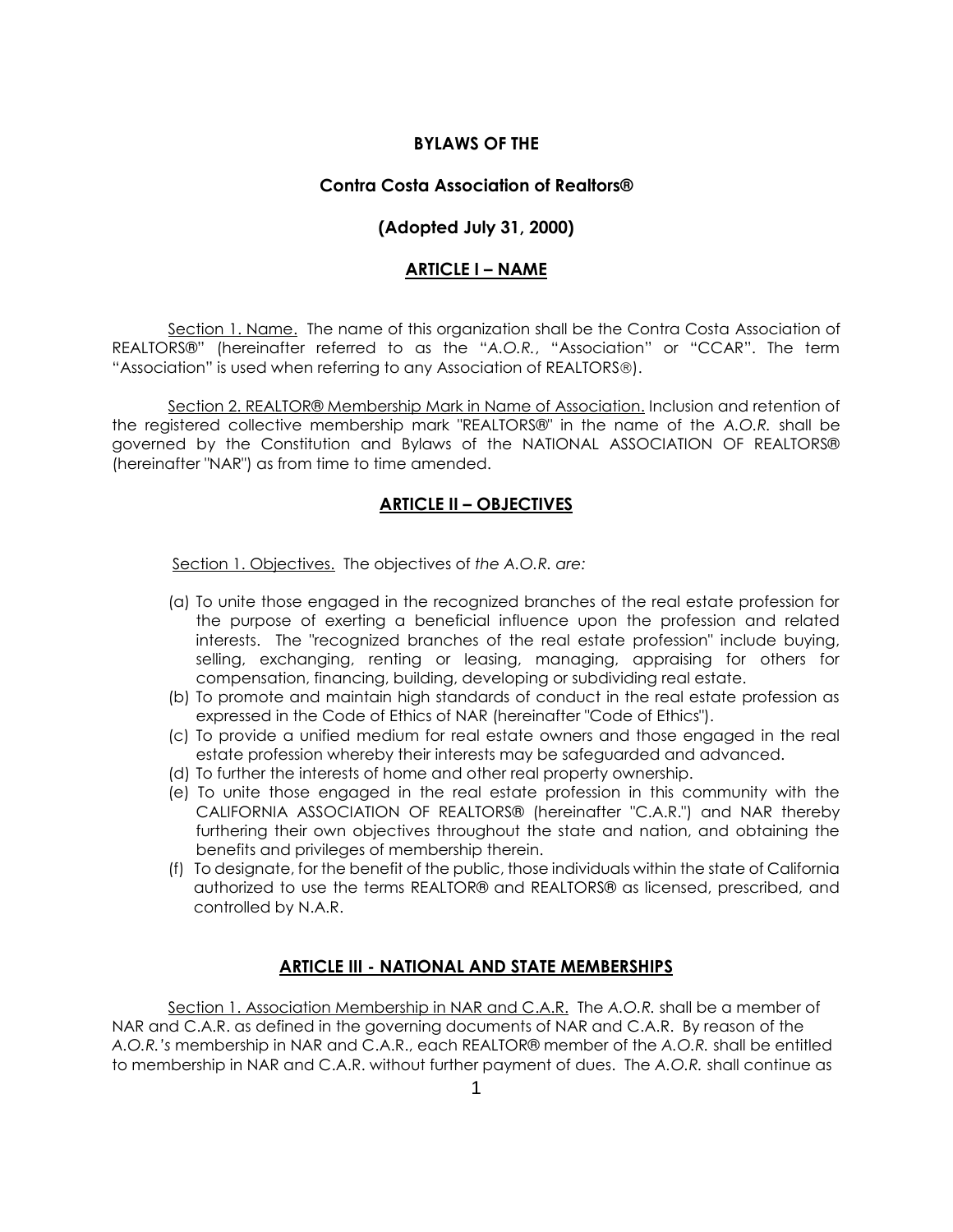a member of NAR and C.A.R., unless by a majority vote of all of its REALTOR® members the decision is made to withdraw, in which case NAR and C.A.R. shall be notified in writing at least one month in advance of the date designated for the termination of the Association's membership.

Section 2. Ownership and Use of REALTOR® Membership Marks. The *A.O.R.* recognizes the exclusive property rights of NAR in the terms REALTOR® and REALTORS®. The *A.O.R.* may use the terms while it is a member in good standing of NAR. The *A.O.R.* shall discontinue use of the terms in any form in its name, upon ceasing to be a member of NAR, or upon a determination by the Board of Directors of NAR that it has violated the conditions imposed upon use of the terms.

Section 3. Adoption & Enforcement of NAR Code of Ethics; Compliance with NAR & C.A.R. Governing Documents & Policies. The *A.O.R.* adopts the NAR Code of Ethics and agrees to enforce the Code of Ethics among its REALTOR® members. The Association (*A.O.R.*) and all of its members agree to abide by the Constitution, Bylaws, Rules and Regulations, Code of Ethics and policies of NAR and C.A.R.

Section 4. Other Association Rules, Regulations & Policies. The *A.O.R.* may adopt any Rules and Regulations or policies not inconsistent with the Constitution, Bylaws, Rules and Regulations, Code of Ethics and policies of NAR and C.A.R. and these Bylaws. Any inconsistencies between the *A.O.R.'s* Rules and Regulations or policies and the Bylaws of the *A.O.R.* (hereinafter "Bylaws") shall be controlled by the Bylaws.

#### **ARTICLE IV – JURISDICTION**

Section 1. Description of Jurisdiction. The territorial jurisdiction of the *A.O.R.* as a member of NAR shall include all that territory located within a portion of Contra Costa County, State of California, which includes the cities and/or communities of Alamo, Blackhawk, Clayton, Clyde, Concord, Danville, Diablo, Lafayette, Martinez, Moraga/Canyon, Orinda, Pacheco, Pleasant Hill, Rossmoor, San Ramon, and Walnut Creek. A map and description as recorded with and approved by C.A.R. on August 9, 1973 and by NAR on November 15, 1973, are on file with the Association and by this reference are incorporated into these Bylaws. As approved by NAR on December 2, 2013, effective January 1, 2014, additional territorial jurisdiction includes the territory of the former West Contra Costa Association of REALTORS® described as follows: NORTHERN BOUNDARY: The Northern Boundary Line is that portion of the North Boundary Line of Contra Costa County lying along Carquinez Straits from that point immediately North of the place of Eckley, Westerly to that point where the North Boundary line of Contra Costa County intersects with the West Boundary line of Contra Costa County; EASTERN BOUNDARY: The Eastern Boundary Line is that starting at that point on the Northern Boundary of Contra Costa County immediately north of the place of Eckley, thence Southerly to the Northernmost end of the face of the San Pablo Dam, thence Southwesterly along the face of the San Pablo Dam to the Southernmost end of the San Pablo Dam, thence Southwesterly to a point tangent to the Eastern Boundary of Tilden Regional Park, thence Southward along this boundary to the intersection of Wildcat Canyon Road, thence Southwesterly along Wildcat Canyon Road to the point of intersection with the Contra Costa County/Alameda County line, thence Northwesterly along the Western Boundary of Tilden Regional Park to the point of intersection with the Southernmost Boundary of the City of Richmond; SOUTHERN BOUNDARY: The Southern Boundary Line is that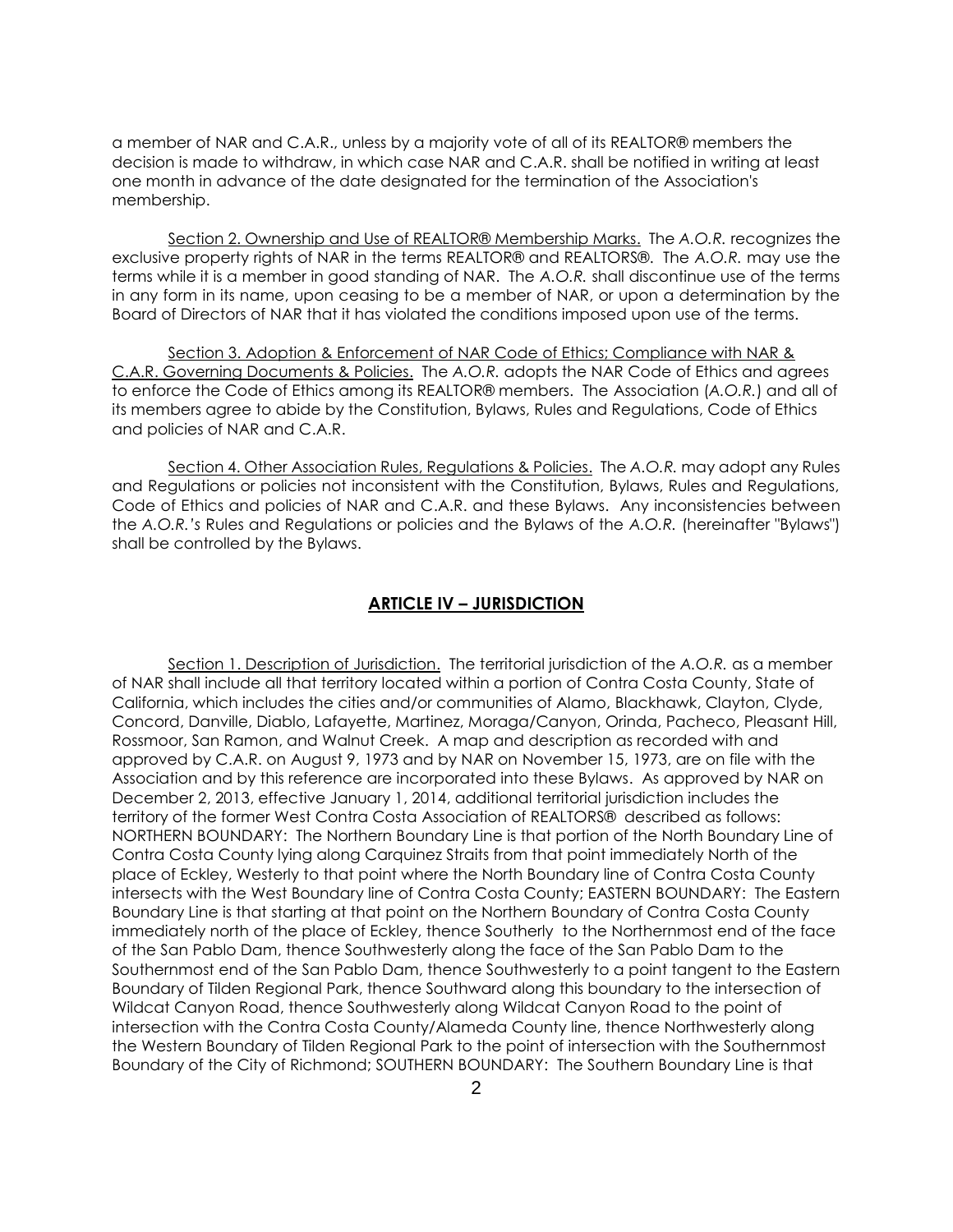line starting at the point of intersection of the Western Boundary of Tilden Regional Park with the Southernmost Boundary of the City of Richmond, thence Southwesterly and then Northwesterly along this boundary to a point of intersection with the city limit of El Cerrito, thence Southwesterly and then Southerly to a point of intersection with the Contra Costa County/Alameda County line, thence Westerly to the Western Boundary of Contra Costa County; WESTERN BOUNDARY: The Western Boundary Line is that line delineating the Western Boundary of Contra Costa County, including, but not limited to, the communities of El Cerrito, Richmond Annex, Richmond, Point Richmond, San Pablo, El Sobrante, Pinole, Hercules, Rodeo, Crockett specifically excluding that unincorporated portion of Contra Costa County lying beyond the Easterly boundary of the City of El Cerrito known locally, in 1975, as Kensington. All within the County of Contra Costa, California.

Section 2. Jurisdictional Rights. Territorial jurisdiction is defined to mean the right and duty to control the use of the terms REALTOR® and REALTORS® subject to the conditions set forth in the Bylaws and those of NAR, and to protect and safeguard the property rights of NAR in those terms.

# **ARTICLE V - MEMBERSHIP, QUALIFICATION, APPLICATION AND ACCEPTANCE**

Section 1. Classes of Membership. The *A.O.R.* shall have five classes of membership: REALTOR® Members, Institute Affiliate Members, Affiliate Members, Emeritus Members and Honorary Members.

(a) In transitioning from an association with both REALTOR® and REALTOR®-ASSOCIATE members to one in which there are only REALTOR® members as defined in ARTICLE V, all REALTOR®-ASSOCIATE members are fully vested as REALTOR® members as if they had been REALTOR® members from the time they initially joined the Association.

Section 2. Primary and Secondary REALTOR® Members.

- (a) Primary Membership. Licensees affiliated with a REALTOR® firm may choose as their "primary" Association any Association within California where the firm maintains a "Designated REALTOR®." If a REALTOR® is a primary member of the A.O.R., the A.O.R. pays C.A.R. and N.A.R. dues for that individual.
- (b) Secondary Membership. A REALTOR® who has joined another Association as a primary member may join this A.O.R. as a secondary member. There need not be a Designated REALTOR® member of this A.O.R. for licensees to select this A.O.R. as their secondary Association. The conditions for secondary membership shall be no more stringent than for primary membership, and the privileges of membership shall be the same including the right to vote and hold office.

#### Section 3. Qualifications of REALTOR® Members.

- (a) REALTOR® members, whether primary or secondary, who are principals, partners, corporate officers or branch managers of real estate firms or Trustees of Trusts shall
	- (1) Maintain a current, valid California real estate broker or salesperson license or California real estate appraisal certification or license; and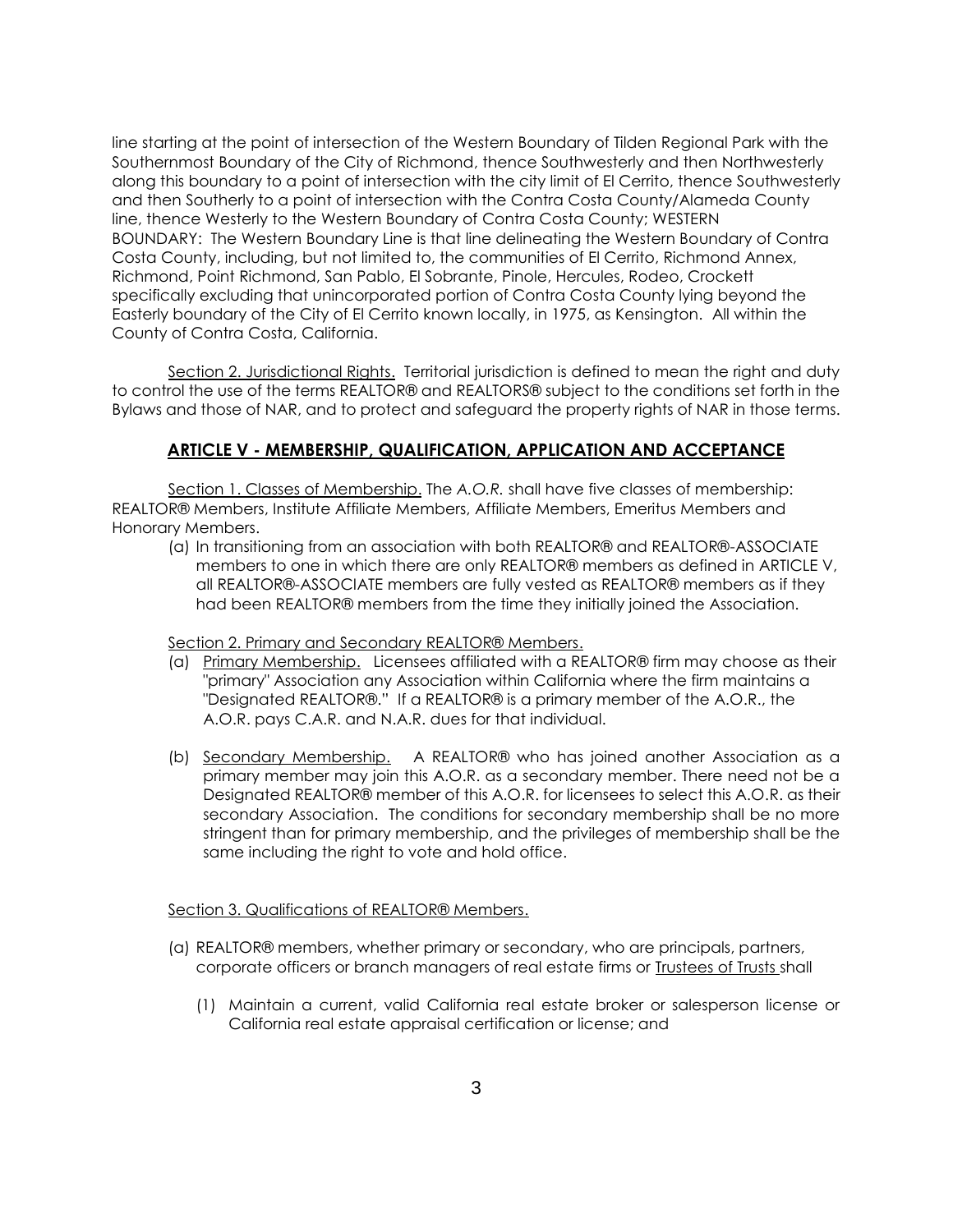- (2) Act as a sole proprietor, partner, corporate officer of a real estate firm or office manager of a real estate firm acting on behalf of the firm's principal(s), or *Irustee* of a Trust and
- (3) Remain actively engaged in the real estate profession; and
- (4) Maintain or be associated with a real estate office located within the state of California or a state contiguous thereto and
- (5) Have no record of official sanctions rendered by the courts or other lawful authorities for (i) violations of civil rights laws or real estate license laws with the past three years or (ii) criminal convictions within the past ten years where the crime was punishable by death or imprisonment in excess of one year under the law under which the applicant was convicted (ten years is measured from the date of the conviction or the release of the applicant from the confinement imposed for that conviction, whichever is the later date).
- (b) REALTOR® members, whether primary or secondary, other than principals, partners, corporate officers, branch office managers of real estate firms, or Trustees of Trusts shall:
	- (1) Maintain a current, valid California real estate broker or salesperson license or California real estate appraisal certification or license; and
	- (2) Remain actively engaged in the real estate profession; and
	- (3) Remain employed by or affiliated as an independent contractor with a REALTOR® member who meets the requirements in Section 3(a) hereof of this Article V for any Association in the State of California or a state contiguous hereto.
	- (4) Have no record of official sanctions rendered by the courts or other lawful authorities for (i) violations of civil rights laws or real estate license laws with the past three years or (ii) criminal convictions within the past ten years where the crime was punishable by death or imprisonment in excess of one year under the law under which the applicant was convicted (ten years is measured from the date of the conviction or the release of the applicant from the confinement imposed for that conviction, whichever is the later date).
- (c) REALTOR® members may be franchise corporate officers as described below in Section 11 hereof.
- (d) In the case of a real estate firm, partnership or corporation whose business activity is substantially all commercial, only those principals actively engaged in the real estate business in connection with the same office, or any other offices within the jurisdiction of the *A.O.R.* in which one of the firm's principals holds REALTOR® membership, shall be required to hold REALTOR® membership unless otherwise qualified for Institute Affiliate Membership as described in Article V, Section 4.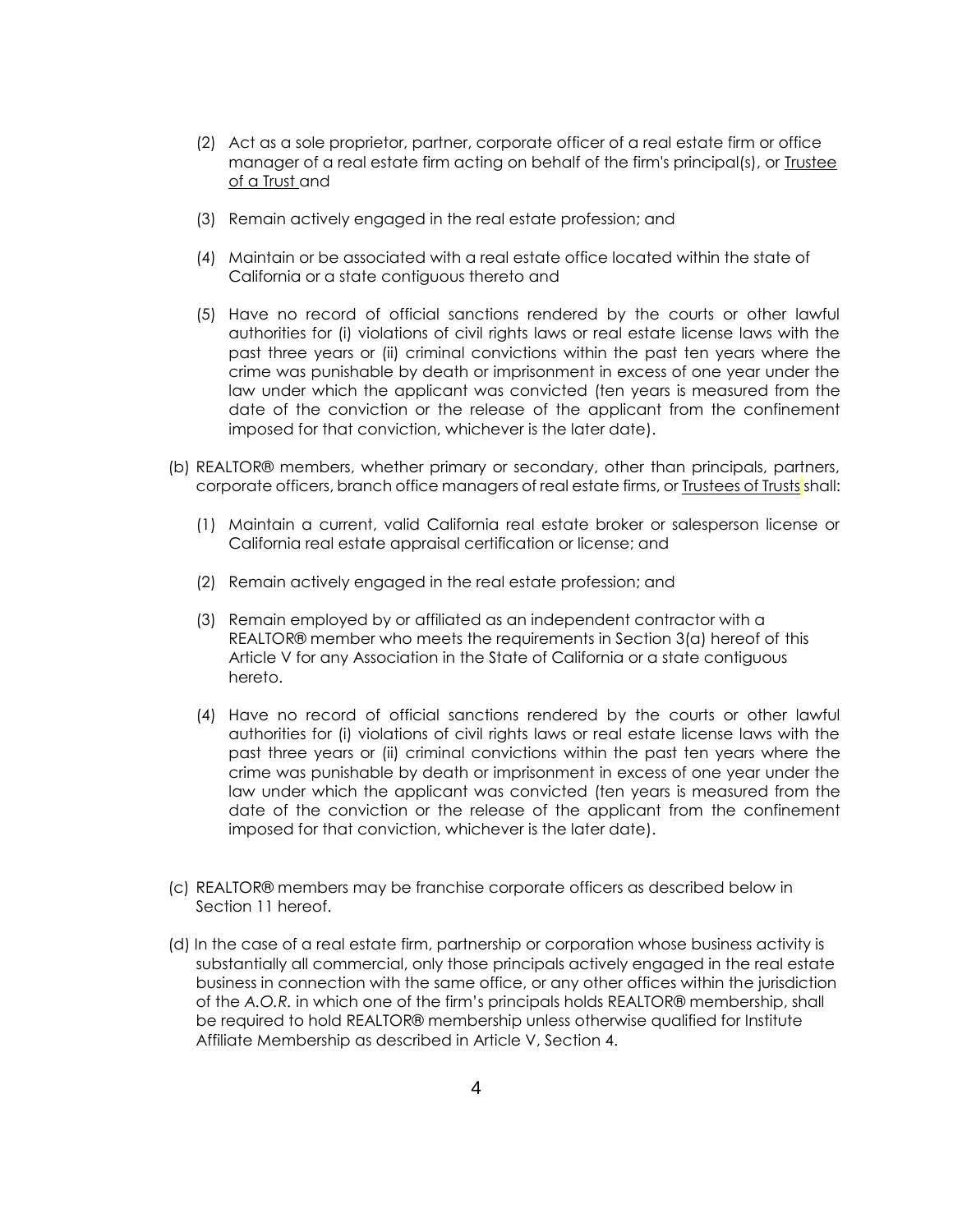Section 4. Qualifications of Institute of Affiliate Members. Institute Affiliate members shall be individuals who hold a professional designation awarded by a qualified Institute, Society or Council affiliated with the NAR that addresses a specialty area other than residential brokerage or individuals who otherwise hold a class of membership in such Institute, Society or Council that confers the right to vote or hold office. Any such individual, if otherwise eligible, may elect to hold REALTOR® membership subject to payment of applicable dues for such membership.

Section 5. Qualifications of Affiliate Members. Affiliate members shall be individuals engaged in activities related to the real estate profession, who are not qualified for REALTOR® membership. Affiliate members have interests requiring information concerning real estate and are in sympathy with the objectives of the Association. Affiliate membership may be granted to licensed or certified appraisers who, if otherwise eligible, do not elect to hold REALTOR® membership in the local association of REALTORS®. Affiliate membership shall be granted to individuals licensed or certified to engage in real estate practice who, if otherwise eligible, do not elect to hold REALTOR® membership in the Association, provided the applicant is engaged exclusively in a specialty of the real estate business other than sales brokerage of real property.

Section 6. Qualifications of Emeritus Members. Emeritus members shall be individuals who have rendered outstanding and distinguished service to the real estate profession, to the Association, and to the public, have been a REALTOR® for at least twenty-five (25) years, fifteen (15) years of which were with the Association, have attained the age of fifty-five (55), and are elected to such membership status by the Board of Directors in accordance with the following provisions;

(a) Such individuals must be nominated by at least twenty-five (25) REALTOR® members or two (2) members of the current Board of Directors, receive the recommendation of the Emeritus Member Evaluating Ad hoc Committee, be a REALTOR® member of the Association at the time of nomination, and must be elected to such membership status by the vote of at least seventy-five (75) percent of the Board of Directors. Nominations shall be submitted no later than a date to be determined annually by the Board of Directors. A REALTOR® member who is elected to Emeritus Membership status shall be entitled to all services made available to REALTOR® members of the Association, including the right to vote and be eligible to hold elected office. Emeritus members shall not be required to pay membership dues to the Association, and shall have the option to continue membership in CA.R. and NAR upon payment of the appropriate dues.

Section 7. Qualification of Honorary Members. Honorary members shall be individuals who have been REALTORS® for at least twenty (20) years, ten (10) years of which were with the Association, who have retired from the real estate profession and resigned their membership in the Association, and are elected to such membership status in accordance with the following provisions.

(a) Such individuals must be nominated by a member of the current Board of Directors, must have been a REALTOR® member of the Association at the time of retirement, and must be elected to Honorary Membership status by a majority vote of the Board of Directors. Honorary members shall be entitled to receive a copy of the Association's official publications, and shall have the right to attend all general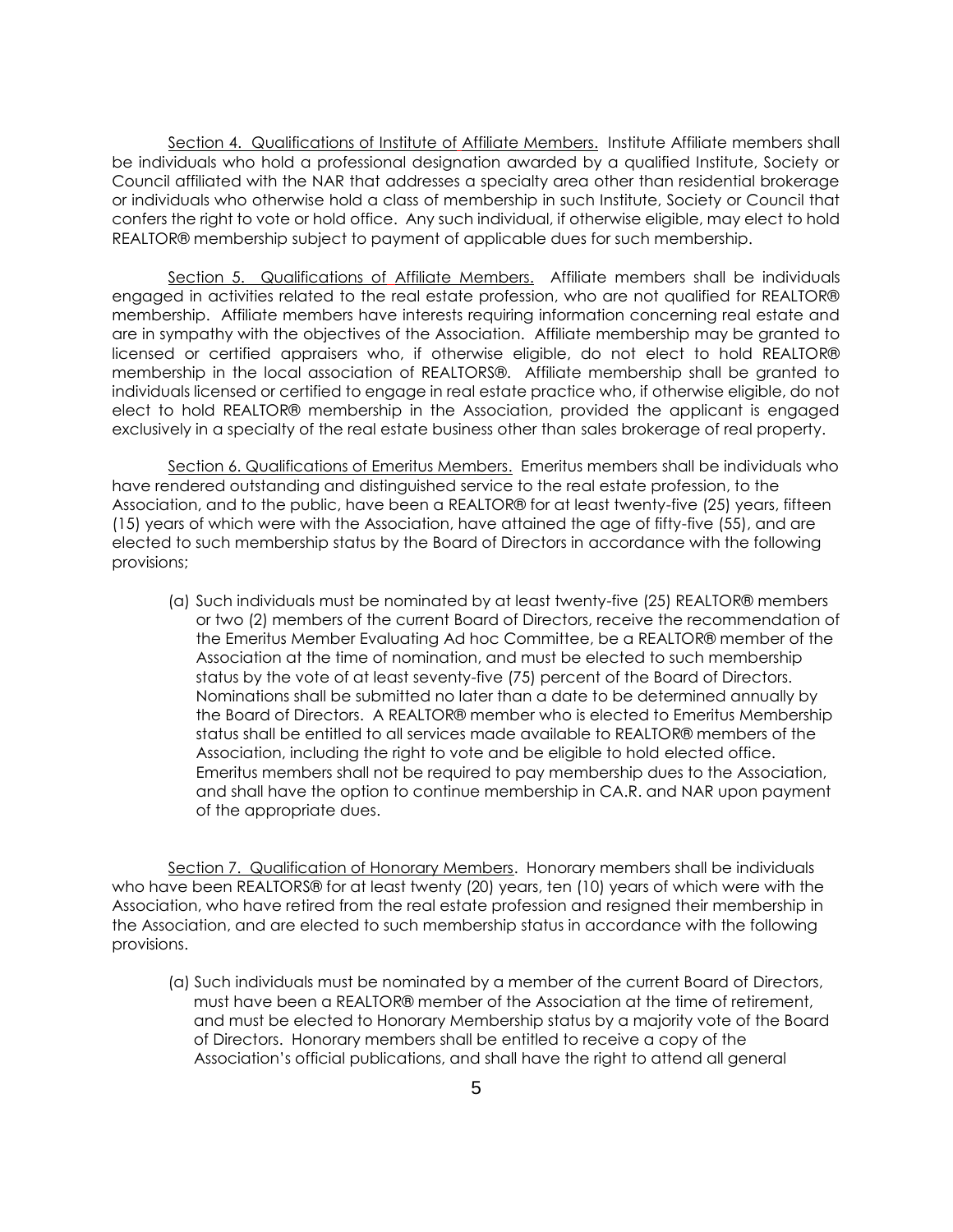meetings, and, upon payment of the appropriate fees, to attend educational programs sponsored by the Association. Honorary Members shall not have the right to vote or hold office.

Section 8. Designated REALTORS®. Each firm shall designate in writing one REALTOR® member who shall be responsible for the conduct of individuals affiliated with the firm and accountable to the Association for all duties and obligations of Association membership. The "Designated REALTOR®" must be the sole proprietor, partner, corporate officer or an office manager acting on behalf of the firm's principal(s) and must have the authority to bind the firm in arbitration and must meet all the other qualifications for REALTOR® membership set forth in Section 3 hereof.

Section 9. Required REALTOR® Membership of Officers and Partners. All persons who are partners in a partnership or officers in a corporation, and actively engaged in the real estate profession within the state of California or a state contiguous thereto or are franchise corporate officers as described below shall be ineligible for any class of membership other than REALTOR® membership. Each is required to hold REALTOR® membership individually in a local board or association in California or a state contiguous thereto, if they meet all the other qualifications set forth in Section 3 hereof, unless they otherwise qualify for Institute Affiliate membership as described in Section 4 hereof.

Section 10. Franchise Corporate Officers. Notwithstanding any other provision herein, franchise corporate officers of real estate brokerage franchise organizations with at least one hundred fifty franchisees located within the United States, its insular possessions and the commonwealth of Puerto Rico, may be elected to membership pursuant to the Constitution and Bylaws of NAR (hereinafter "Franchise Corporate Officers"). Franchise Corporate Officers may or may not be licensed for California real estate broker or salesperson or appraisal activities. Franchise Corporate Officers shall enjoy all of the rights, privileges and obligations of REALTOR® membership, including compliance with the Code of Ethics, except: obligations related to board mandated education, meeting attendance, or indoctrination classes or other similar requirements, if any; the right to use the term REALTOR® in connection with their franchise organization's name; and the right to hold elective office in the Association, C.A.R., and NAR.

### Section 11. Membership Application.

 (a) Each applicant for membership shall submit an application in such manner and form as may be prescribed by the Association Board of Directors (hereinafter "Board of Directors") and give his/her consent that the Board of Directors, through the Association Membership Committee (hereinafter "Membership Committee") or otherwise, may obtain information about the applicant from any member or other persons and that any information furnished to the Board of Directors by any person shall not form the basis of any action for slander, libel or defamation of character. The Board of Directors, through its Membership Committee or otherwise, will consider the following in determining an applicant's qualifications for membership: (1) all final findings of NAR Code of Ethics violations and violations of other membership duties in any other association of REALTORS® within the past three years; (2) pending ethics complaints or hearings at the Association; (3) unsatisfied discipline pending at the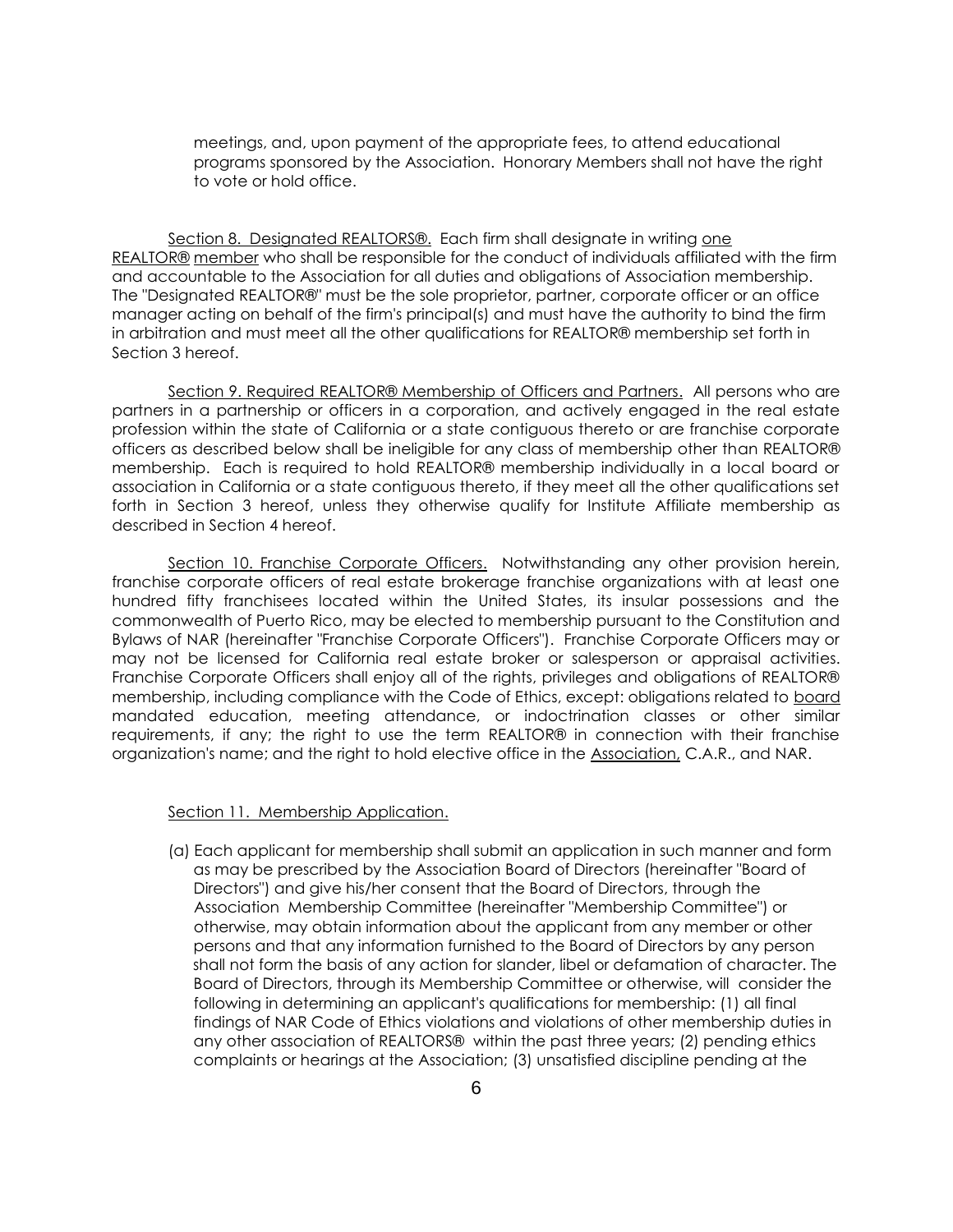Association; (4) pending arbitration requests or hearings; (5) unpaid arbitration awards or unpaid financial obligations to any other board or association or Multiple Listing Service ("MLS").

- (b) Applicants for membership shall be familiar with and agree to abide by the Bylaws and Rules and Regulations of the Association, the Bylaws of C.A.R. and the NAR Constitution, Bylaws and Code of Ethics, to the extent they are applicable, and pass such reasonable and nondiscriminatory written examination thereon as may be required by the Membership Committee. Applicants must also complete an orientation program as may be required by the Board of Directors, it's Membership Committee, or otherwise, said program to be attended in-person or, upon request, through remote means.
- (c) Applicants for REALTOR® memberships shall certify: (1) that they have no record of official sanctions rendered by the courts or other lawful authorities for violations of civil rights laws or real estate license laws with the past three years; (2) that they have no criminal convictions within the past ten years where the crime was punishable by death or imprisonment in excess of one year under the law which the applicant was convicted (ten years is measured from the date of the conviction or the release of the applicant from the confinement imposed for that conviction, whichever is the later date); and (3) that they have not been suspended or expelled from an Association the past three years for violation of the N.A.R. Code of Ethics.
- (d) Applicants who are sole proprietors, general partners, corporate officers or branch office managers (Section 3(a) hereof) of a real estate firm must disclose: (1) whether they or their firms are subject to any pending bankruptcy proceedings; and (2) whether they or their firms have been adjudged bankrupt within the past three (3) years. If the applicant is party to pending bankruptcy or insolvency proceedings or has been adjudged bankrupt within the past three (3) years, the applicant may be required to pay cash in advance for Association and MLS fees for up to one year from the date that membership is approved or from the date that the applicant is discharged from bankruptcy, whichever is later. If the Board of Directors determines that such prepayments will not protect the interests of the Association or its members, such applications may be rejected.

Section 12. Application Review and Acceptance. The procedure for acceptance to membership shall be as follows:

- (a) The Association shall determine whether the applicant is applying for the appropriate class of membership. If the A.O.R. does not have a standing Membership Committee, the AOR's Executive Officer/staff may act in this capacity. The Association shall conduct all proceedings in accordance with procedures established by the Board of Directors and in compliance with these Bylaws.
- (b) The Association shall recommend candidates for membership to the Board of Directors, who shall elect the members.
- (c) The Association may not reject an application without providing the applicant with advance notice of the findings and recommendations for such rejection. A rejected applicant shall have an opportunity to appear before the Board of Directors, to call witnesses on his behalf, to be represented by counsel, and to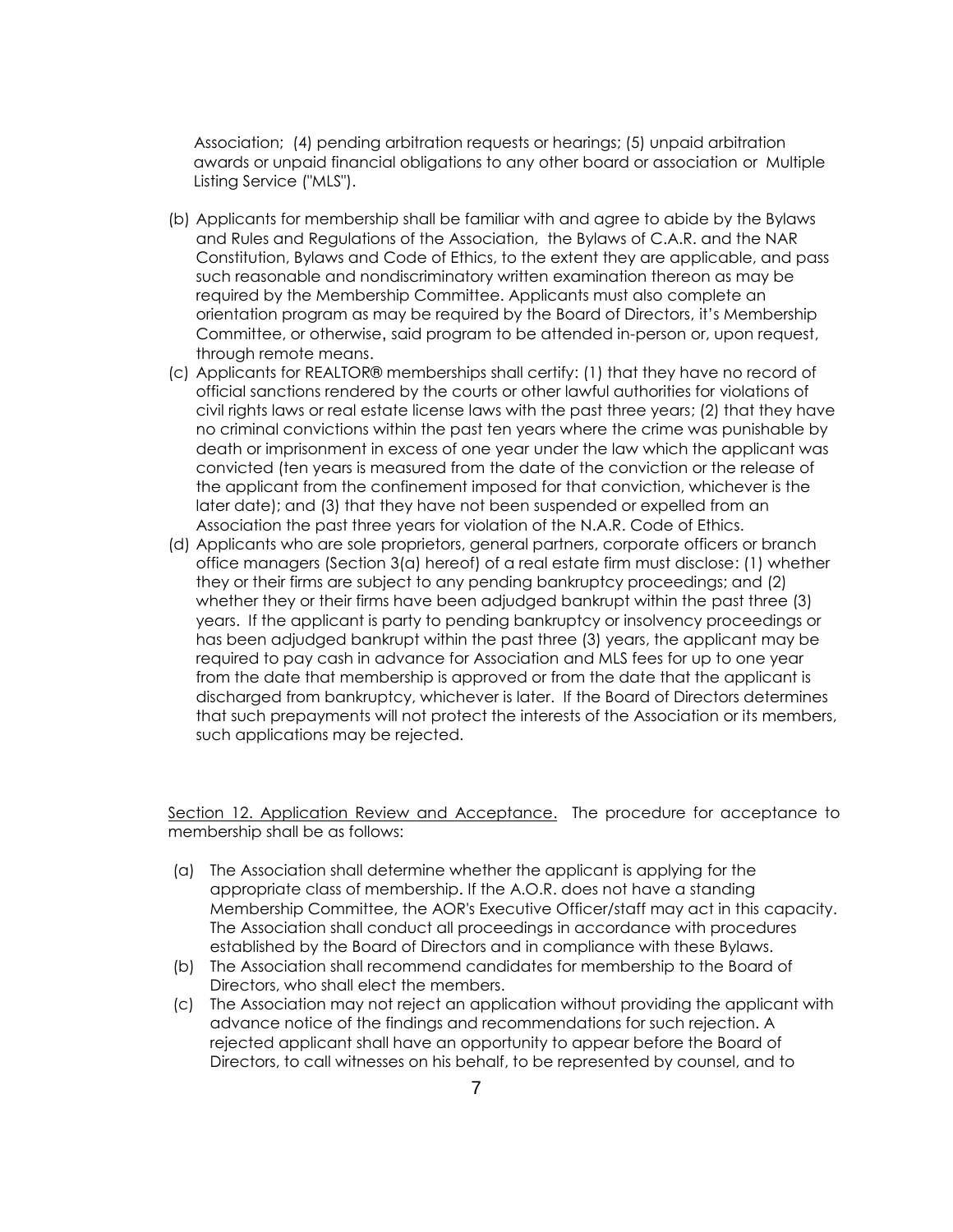make such statements as he/she deems relevant. The Board of Directors may also have counsel present. The Board of Directors shall require that written minutes be made of any hearing before it or may electronically or mechanically record the proceedings.

(d) If the Board of Directors determines that the application should be rejected, it shall record its reasons with the Chief Executive Officer/Secretary. If the Board of Directors believes that denial of membership to the applicant may become the basis of litigation and a claim of damage by the applicant, it may specify that denial shall become effective upon entry, in a suit by the Association declaratory judgment by a court of competent jurisdiction, of a final judgment declaring that the rejection violates no rights of the applicant.

Section 13. New Member Code of Ethics Orientation**.** Applicants for REALTOR® membership and provisional REALTOR® members (where applicable) shall complete an orientation program on the Code of Ethics, meeting the minimum criteria established by N.A.R. for new member ethics training. This requirement does not apply to applicants for REALTOR® membership or provisional members who have completed comparable orientation in another Association, provided that REALTOR® membership has been continuous, or that any break in membership is for one year or less. Failure to satisfy this requirement within 180 days of the date of application (or, alternatively, the date that provisional membership was granted), will result in denial of the membership application or termination of provisional membership.

Section 14. Continuing Member Code of Ethics Training. Every two-year period, starting with the period from January 1, 2017 through December 31, 2018, and for successive two year periods thereafter, each REALTOR® member of the *A.O.R.* shall be required to complete a course on the Code of Ethics, meeting the minimum criteria established by N.A.R. for biennial ethics training. This requirement will be satisfied upon presentation of documentation that the member has completed such course of instruction conducted by this or another Association, C.A.R., N.A.R., or any other recognized educational institution. REALTOR® members who have completed training as a requirement of membership in another Association and REALTOR® members who have completed the New Member Code of Ethics Orientation during any twoyear cycle shall not be required to complete additional ethics training until a new two-year period commences.

Failure to satisfy this requirement shall be considered a violation of a membership duty and will result in suspension of membership for the first two months (January and February) of the year following the end of any two-year cycle or until the requirement is met, whichever occurs sooner. On March 1 of that year, the membership of a member who is still suspended as of that date for failure to complete the training requirement will be automatically terminated.

#### Section 15. Status Changes.

(a) REALTORS® who change the conditions under which they hold membership shall be required to provide written notification to the Association within thirty (30) days. A non-principal REALTOR® who becomes a principal in the firm with which he or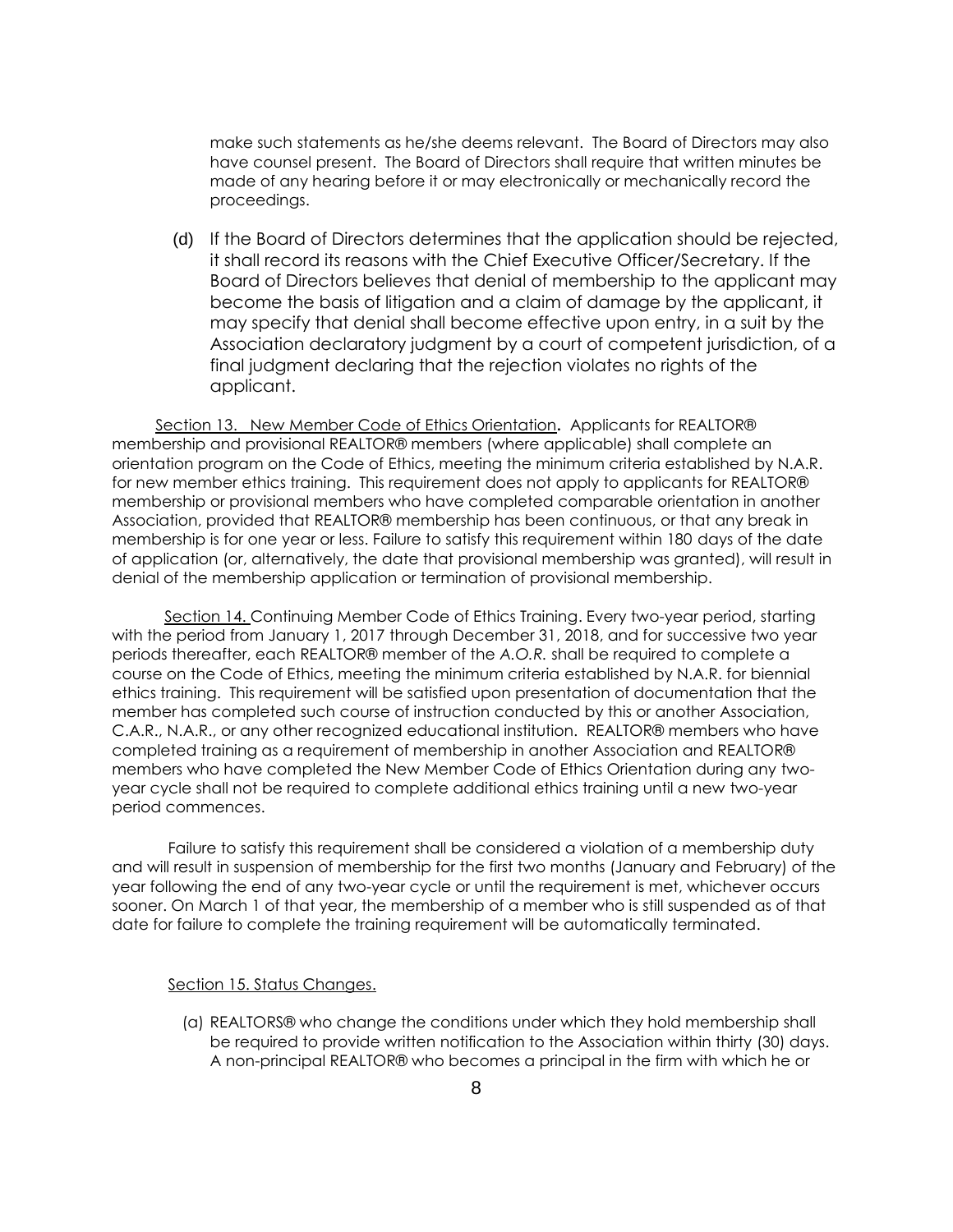she has been licensed, or becomes a principal in a new firm which will be comprised of REALTOR® principals, may be required to satisfy any previously unsatisfied membership requirements applicable to principal REALTOR® members. During the period of transition from one status of membership to another, such members shall be subject to all of the privileges and obligations of a principal REALTOR® member. The Board of Directors, at its discretion, may waive any qualification which the member has already fulfilled in accordance with the Bylaws. If the REALTOR® does not satisfy the requirements established in these Bylaws for the category of membership to which they have transferred within thirty (30) days of the date they advised the Association of their change in status, their application for change of status will terminate automatically unless otherwise so directed by the Board of Directors.

- (b) A REALTOR® who is transferring their license from one firm comprised of REALTOR® principals to another firm comprised of REALTOR® principals shall be subject to all the privileges and obligations of membership during the period of transition. If the transfer is not completed within three (3) days of the date the Association is advised of the disaffiliation with the current firm, membership will terminate automatically unless otherwise so directed by the Board of Directors.
- (c) If the licensed status of any member is terminated, his or her membership in the Association shall terminate automatically. If any member ceases to meet any other ongoing qualification of membership, the Board of Directors may terminate his or her membership. Each member shall have the affirmative duty to notify the Association of any changes in their license status.
- (d) Any application fee related to a change in membership status shall be reduced by an amount equal to any application fee previously paid by the applicant. Dues shall be prorated from the first day of the quarter in which the member is notified of acceptance by the Board of Directors of his or her change in status and shall be based on the new membership status for the remainder of the year.

#### Section 16. Resignations

(a) If a member resigns from the A.O.R. or otherwise causes membership to terminate with a disciplinary complaint pending, the complaint shall be processed until the decision of the A.O.R. with respect to disposition of the complaint is final by this A.O.R. (if respondent does not hold membership in any other Association) or by any other Association in which the respondent continues to hold membership. If an ethics respondent resigns or otherwise causes membership in all Associations to terminate before an ethics complaint is filed alleging unethical conduct occurred while the respondent was a REALTOR®, the complaint, once filed, shall be processed until the decision of the Association with respect to disposition of the complaint is final. In any instance where an ethics hearing is held subsequent to an ethic respondent's resignation or membership termination, any discipline ratified by the Board of Directors shall be held in abeyance until such time as the respondent rejoins an Association of REALTORS®.

If a member resigns or otherwise causes membership to terminate, the duty to submit to arbitration continues in effect after membership lapses or is terminated, provided that the dispute arose while the former member was a REALTOR®.

(b) If a member resigns from the Association without having complied with an arbitration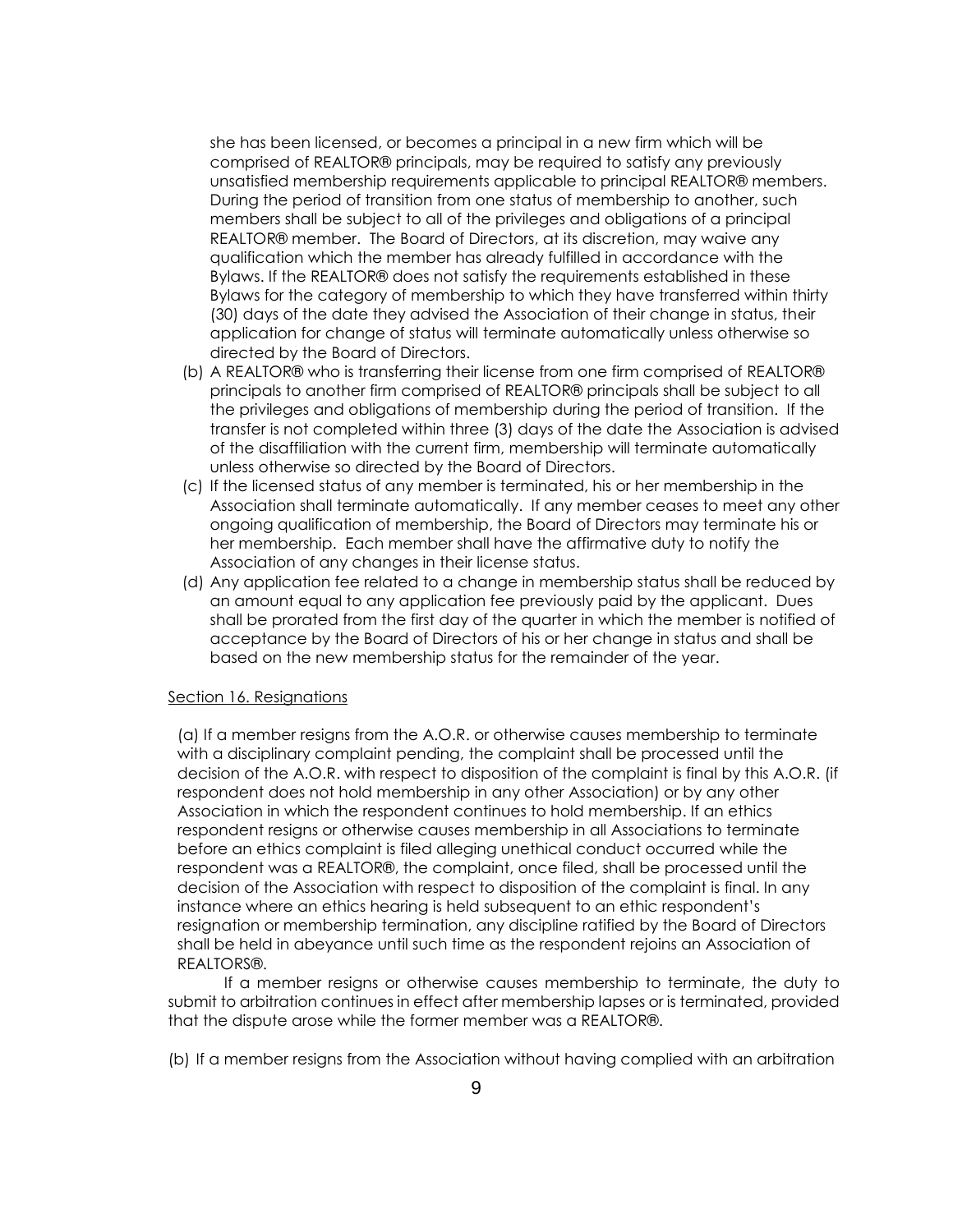award, the Board of Directors may condition any application of the former member upon their promise to pay the award, plus any costs that have previously been established as due and payable by the former member, provided that the award has not, in the meanwhile, been otherwise satisfied.

(c) Payments Pending. Resignations of members shall become effective when received in writing by the Association, provided, however, that if any member who submits a resignation is indebted to the Association for dues, fees, fines or other assessments of the Association or any of its services, departments, subdivisions or subsidiaries, the Association may condition the right of the resigning member to reapply for membership upon payment in full of all such monies owed.

Section 17. Membership Records. The Association shall keep a current record of membership in accordance with California law. Such records shall be kept at the principal office of the Association and shall be subject to the rights of inspection required by law, as set forth in Article VI, Section 11 and Article X, Section 5(a).

# **ARTICLE VI - PRIVILEGES AND OBLIGATIONS OF MEMBERSHIP**

Section 1. Privileges and Obligations. The privileges, voting rights and obligations of members, in addition to those otherwise provided in these Bylaws shall be as specified in this Article.

Section 2. Voting Rights and Eligibility for Elective Office. Only REALTOR® members, whether primary or secondary, in good standing whose financial obligations to the A.O.R. are paid in full, shall be entitled to vote and to hold elective office in the A.O.R. Proxy voting is not allowed.

Section 3. Violation of Bylaws, Policies, Rules and Regulations. Any member of the Association may be reprimanded, fined, placed on probation, suspended, or expelled by the Board of Directors for a violation of these Bylaws and Policies not inconsistent with these Bylaws, after a hearing as provided in the Association's Professional Standards Arbitration Manual and/or the Association's Professional Standards Ethics Hearing Manual ("Arbitration and Ethics Manuals"), which by this reference are incorporated herein. (These manuals conform with the California Code of Ethics and Arbitration Manual promulgated by C.A.R.) Although members other than REALTORS® are its enforcement by the Association, such members are encouraged to abide by the principles established in the Code of Ethics of NAR, and conduct their business and professional practices accordingly. Further, members other than those subject to the Code of Ethics may, upon recommendation of an appropriate committee, or upon recommendation by a hearing panel of the Professional Standards Committee, be subject to discipline as described above, for any conduct, which in the opinion of the Board of Directors, applied on a nondiscriminatory basis, reflects adversely on the terms REALTOR® and REALTORS® and the real estate industry, or for conduct that is inconsistent with or adverse to the objectives and purpose of the Association, C.A.R .and NAR.

Section 4. Member Discipline.

Any member of the *A.O.R.* may be reprimanded, placed on probation, suspended or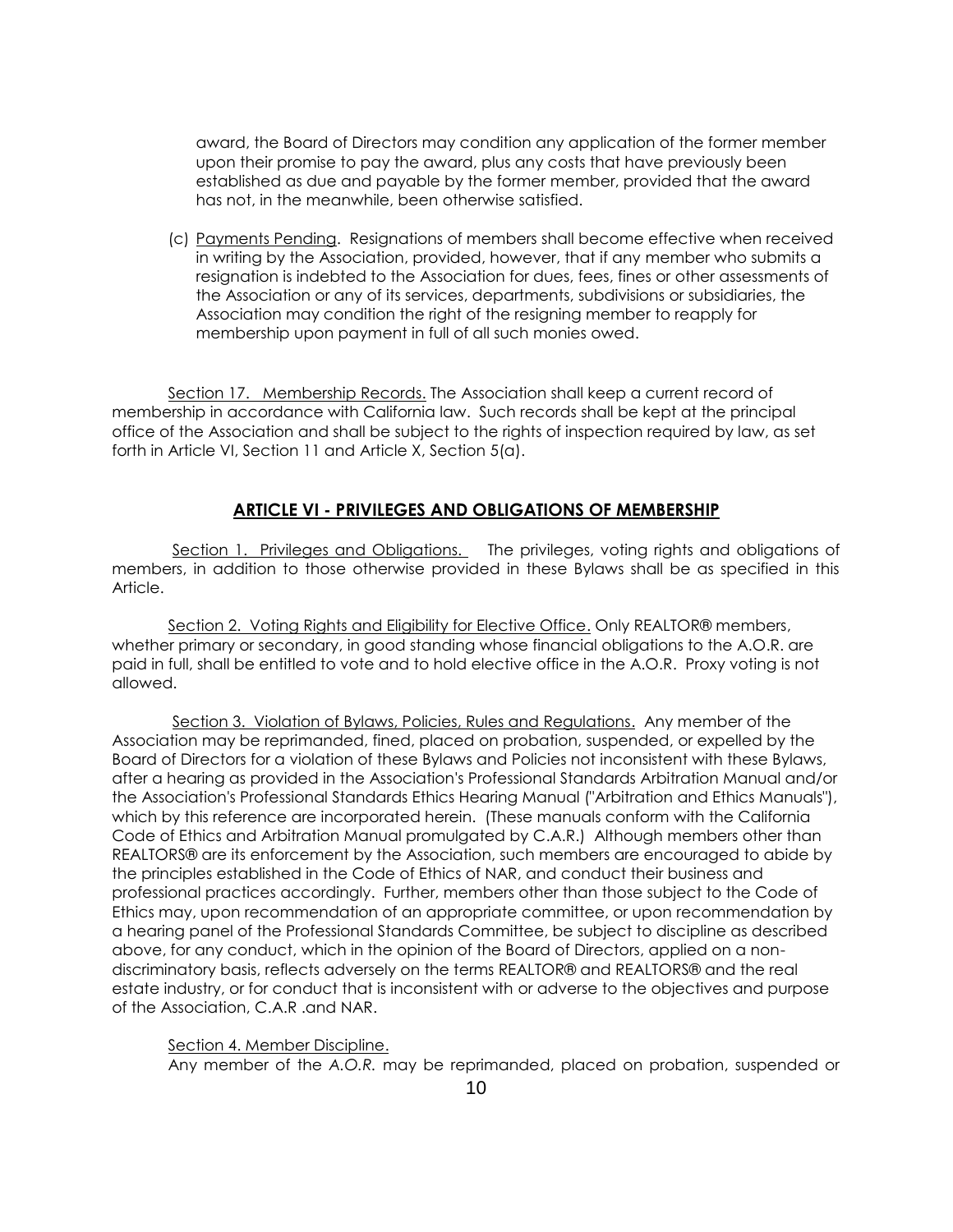expelled for harassment of an Association or MLS employee or Association officer or director after an investigation in accordance with the procedures of the *A.O.R.* As used in this section, harassment means any verbal or physical conduct including threatening or obscene language, unwelcome sexual advances, stalking, actions including strikes, shoves, kicks, or other similar physical contact, or threats to do the same, or any other conduct with the purpose or effect of unreasonably interfering with an individual's work performance by creating a hostile, intimidating or offensive work environment. The decision of the appropriate disciplinary action to be taken shall be made by the investigatory team comprised of the President, President-Elect and one member of the Board of Directors selected by the highest-ranking officer not named in the complaint, upon consultation with counsel for the *A.O.R.* Disciplinary action may include any sanction authorized in the *California Code of Ethics and Arbitration Manual*. If the complaint names the President or President-Elect, they may not participate in the proceedings and shall be replaced by the Immediate Past President or, alternatively, by another member of the Board of Directors selected by the highest-ranking officer not named in the complaint. (Motion K. BOD Meeting of December 15, 2011)

#### Section 5. Privileges and Duties of REALTOR® Members.

- (a) It shall be the duty and responsibility of every REALTOR® member of the Association to abide by the Constitution and Bylaws of C.A.R., the Constitution and Bylaws of NAR and to abide by the Code of Ethics of the National Association of REALTORS®, as set forth in Article VII, Section 2 of these Bylaws.
- (b) REALTOR® members in good standing whose financial obligations to the Association are paid in full shall be entitled to vote for Officers and Directors and to hold elective office in the Association. REALTOR® members may use the terms REALTOR® and REALTORS® which use shall be subject to the provisions of Article VIII.
- (c) REALTOR® members may use the terms REALTOR® and REALTORS® which use shall be subject to the provision of Article VIII.
- (d) REALTOR® members have the primary responsibility to safeguard and promote the standards, interests, and welfare of the Association and the real estate profession.
- (e) If a REALTOR® member is a sole proprietor, principal in a firm, partner in a partnership, officer in a trust or corporation, or a Designated REALTOR®, and the membership of such member is suspended or terminated, the firm, partnership, trust, or corporation of which such member is a principal shall not use the terms REALTOR® or REALTORS® in connection with its business during the period of suspension or termination, or until readmission of such principal to REALTOR® membership, or unless connection with the firm, partnership, trust, or corporation is severed, or management control is relinquished, whichever may apply.
- (f) The membership of REALTORS® other than principals who are employed or affiliated as independent contractors with the disciplined member shall suspend or terminate during the period of suspension or expulsion unless (1) the disciplined member severs his or her connection with the firm, partnership, trust or corporation; (2) the disciplined member relinquishes management control of the firm; or (3) the nonprincipal REALTOR® member elects to sever his or her connection with the disciplined member and affiliates with another REALTOR® member in good standing in the Association.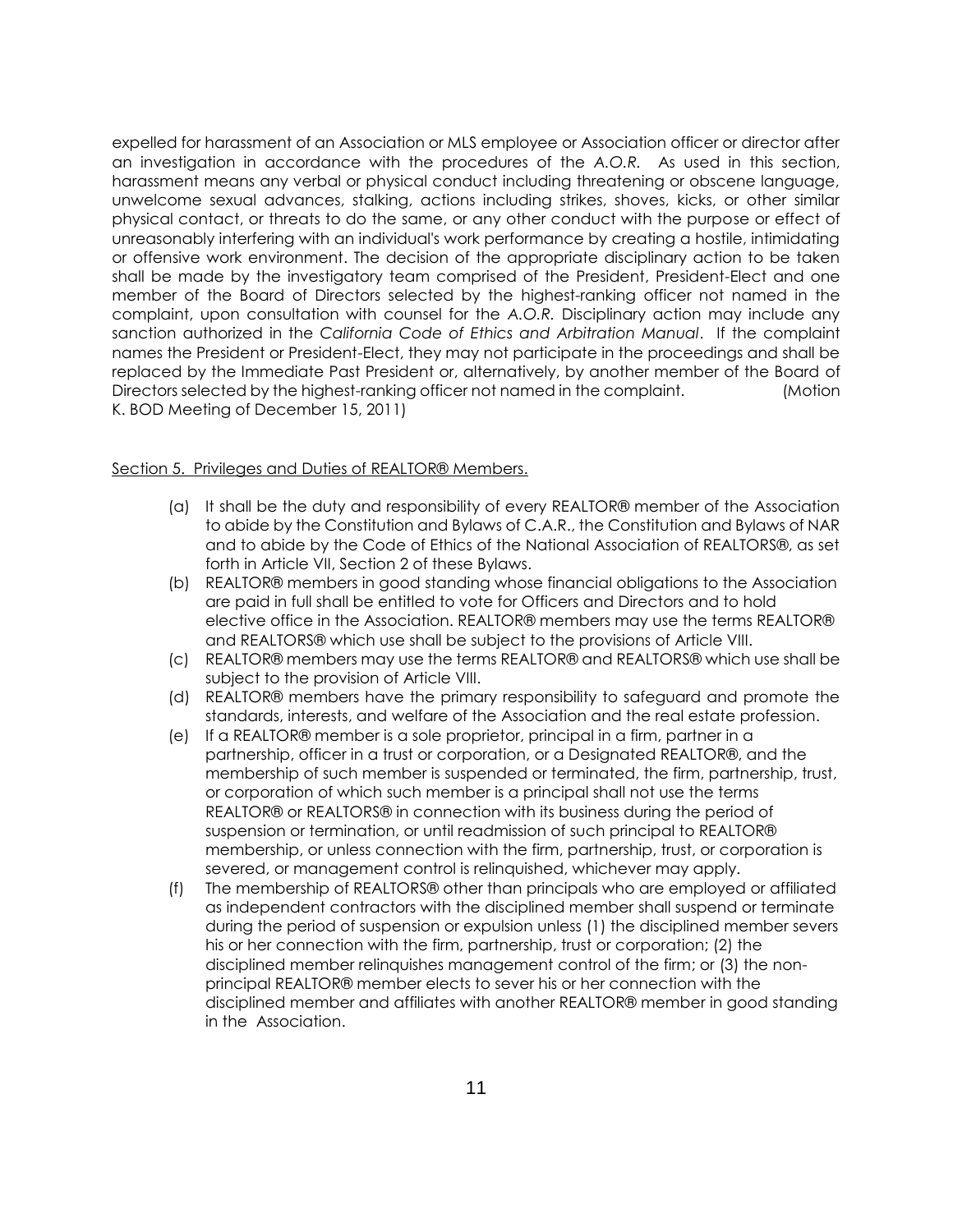If the membership of a REALTOR® member who is other than a principal in the firm, partnership, trust or corporation is suspended or terminated, the use of the terms REALTOR® or REALTORS® by the firm, partnership, trust or corporation shall not be affected.

Removal of an individual from any form or degree of management control must be certified to the Association by the disciplined member and by the individual who is assuming management control. The signatures on such certification must be notarized.

The foregoing is not intended to preclude a suspended or expelled member from functioning as an employee or independent contractor, provided no management control is exercised.

(g) In any action taken against a REALTOR® member for suspension or expulsion under Section 5(e) hereof, notice of such action shall be given to all REALTORS® employed by or affiliated as independent contractors with such REALTOR® member, and they shall be advised that the provisions in Section 5(e) and Section 5(f) hereof shall apply.

Section 6. Affiliate Members. Affiliate members shall have the rights and privileges and be subject to obligations prescribed by the Board of Directors.

Section 7. Institute Affiliate Members. Institute Affiliate members shall have the rights and privileges and be subject to obligations prescribed by the Board of Directors consistent with the Constitution and Bylaws of NAR.

Section 8. Certification by Designated REALTOR®. The Designated REALTOR® members of the Association shall certify to the Association during a month prescribed by the Board of Directors, on a form provided by the Association, a complete listing of all individuals licensed or certified with his/her firm(s) within the state and shall designate the primary association, if any, for each individual. These declarations shall be used for purposes of calculating dues under Article IX, Section 2 of these Bylaws. The Designated REALTOR® shall also notify the Association of any changes related to individual(s) licensed or certified with said firm(s) within thirty (30) days of the date of any such change.

Section 9. Inspection by Members. As provided in the California Corporations Codes, members shall have the right to inspect at reasonable times all records of the Association, with the exclusion of membership files, provided that a written request is received at least five (5) business days prior to the desired date of such inspection. The right of inspection may be exercised by a member or members, for a purpose reasonably related to such person's interest as a member. A written explanation of purpose must be included in the written request for inspection.

Section 10. Transfer of Membership. Membership and membership rights in the Association are not transferable. All membership rights cease upon dissolution of the Association, the death of the member, or termination of membership.

Section 11. Member Liability. A member of the Association shall not be, solely because of such membership, personally liable for the debts, obligations, or liabilities of the Association.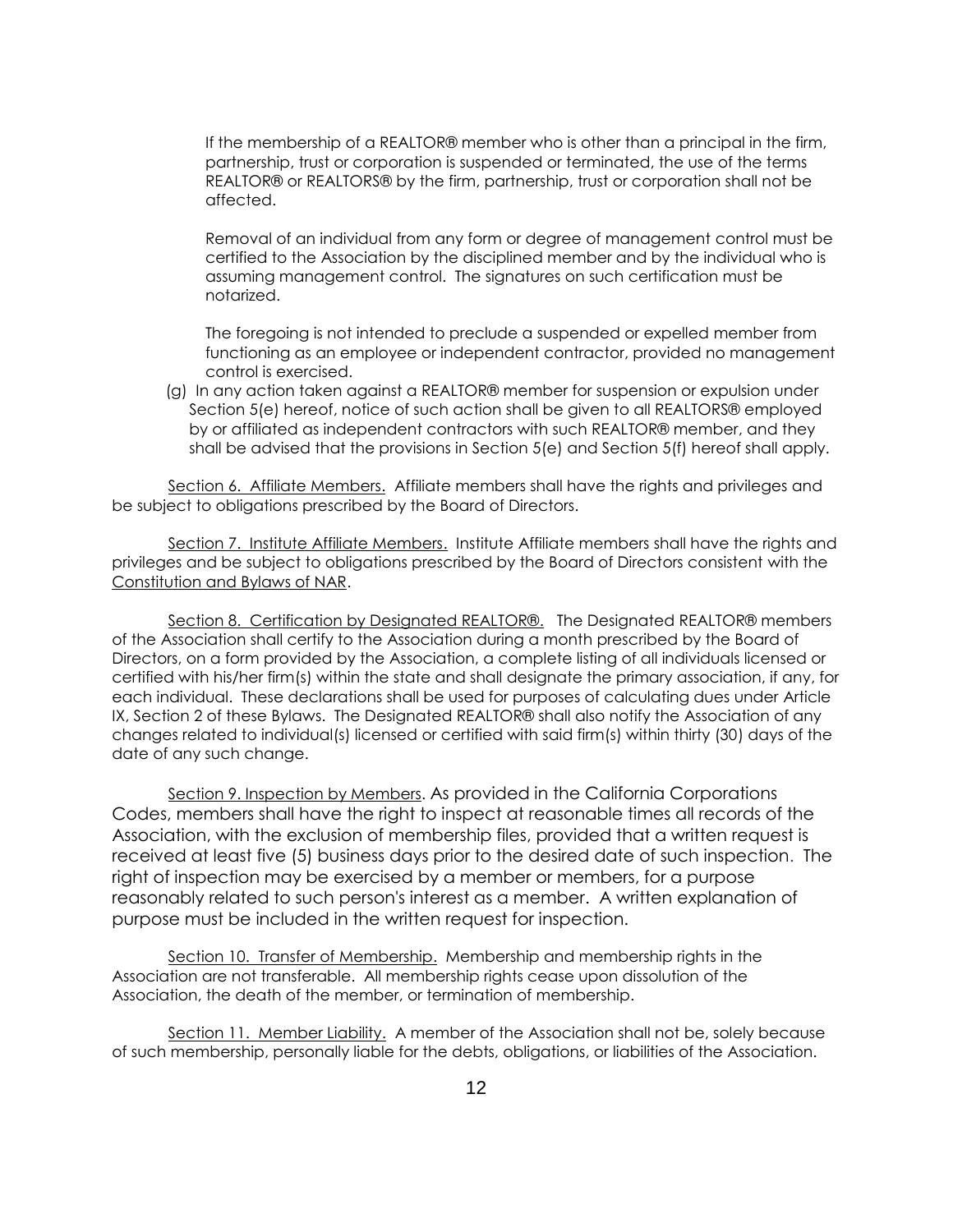# **ARTICLE VII - PROFESSIONAL STANDARDS AND ARBITRATION**

Section 1. Professional Standards and Arbitration. The responsibility of the *A.O.R.* and its members relating to the enforcement of the Code of Ethics, the disciplining of members, the arbitration of disputes, and the organization and procedures incident thereto shall be governed by *the California Code of Ethics and Arbitration Manual,* as published and from time to time amended by C.A.R., which by this reference is made a part of these Bylaws.

Section 2. Member Compliance with NAR and C.A.R. Constitution, Bylaws, Policies, Rules, Regulations, and REALTOR® Code of Ethics. It shall be the duty and responsibility of every REALTOR® member of this *A.O.R.* to abide by the Constitution and Bylaws and the Rules and Regulations of this *A.O.R.*, the Constitution and Bylaws of C.A.R., the Constitution and Bylaws of NAR, and the Code of Ethics, including the duty to arbitrate controversies arising out of real estate transactions as specified by Article 17 of the N.A.R .Code of Ethics, and as further defined and in accordance with the procedures set forth in the *California Code of Ethics and Arbitration Manual from time to time amended by C.A.R.* By becoming and remaining a member, every REALTOR® member agrees that he/she and the corporation or firm for which he/she acts as a partner, officer, principal, or branch office manager, will submit to arbitration through the *A.O.R.*  all disputes with any other member or member of the public subject to the conditions set forth in the *California Code of Ethics and Arbitration Manual.*

# **ARTICLE VIII - USE OF THE TERMS REALTOR® and REALTORS®®**

Section 1. Use and Control of REALTOR® Membership Marks. Use of the terms REALTOR® and REALTORS® by members shall, at all times, be subject to the provisions of the Constitution and Bylaws of NAR and to the Rules and Regulations prescribed by its Board of Directors. The *A.O.R.* shall have the authority to control, jointly and in full cooperation with NAR, use of the terms within its jurisdiction. Any misuse of the terms by members is a violation of a membership duty and may subject members to disciplinary action by the Board of Directors after a hearing as provided for in the C.A.R. Code of Ethics and Arbitration Manual.

Section 2. Jurisdictional Limits on Use of REALTOR® Membership Marks. REALTOR® members of the *A.O.R.* shall have the privilege of using the terms REALTOR® and REALTORS® in connection with their places of business within California, or a state contiguous thereto, so long as they remain REALTOR® members in good standing. No other class of members shall have this privilege.

Section 3. Use of REALTOR® Membership Marks Dependent on Status of Firm Principals. A REALTOR® member who is a principal of a real estate firm, partnership, or corporation may use the terms REALTOR® and REALTORS® only if all the principals of such firm, partnership, or corporation who are actively engaged in the real estate profession within California, or a state contiguous thereto, are REALTOR® members.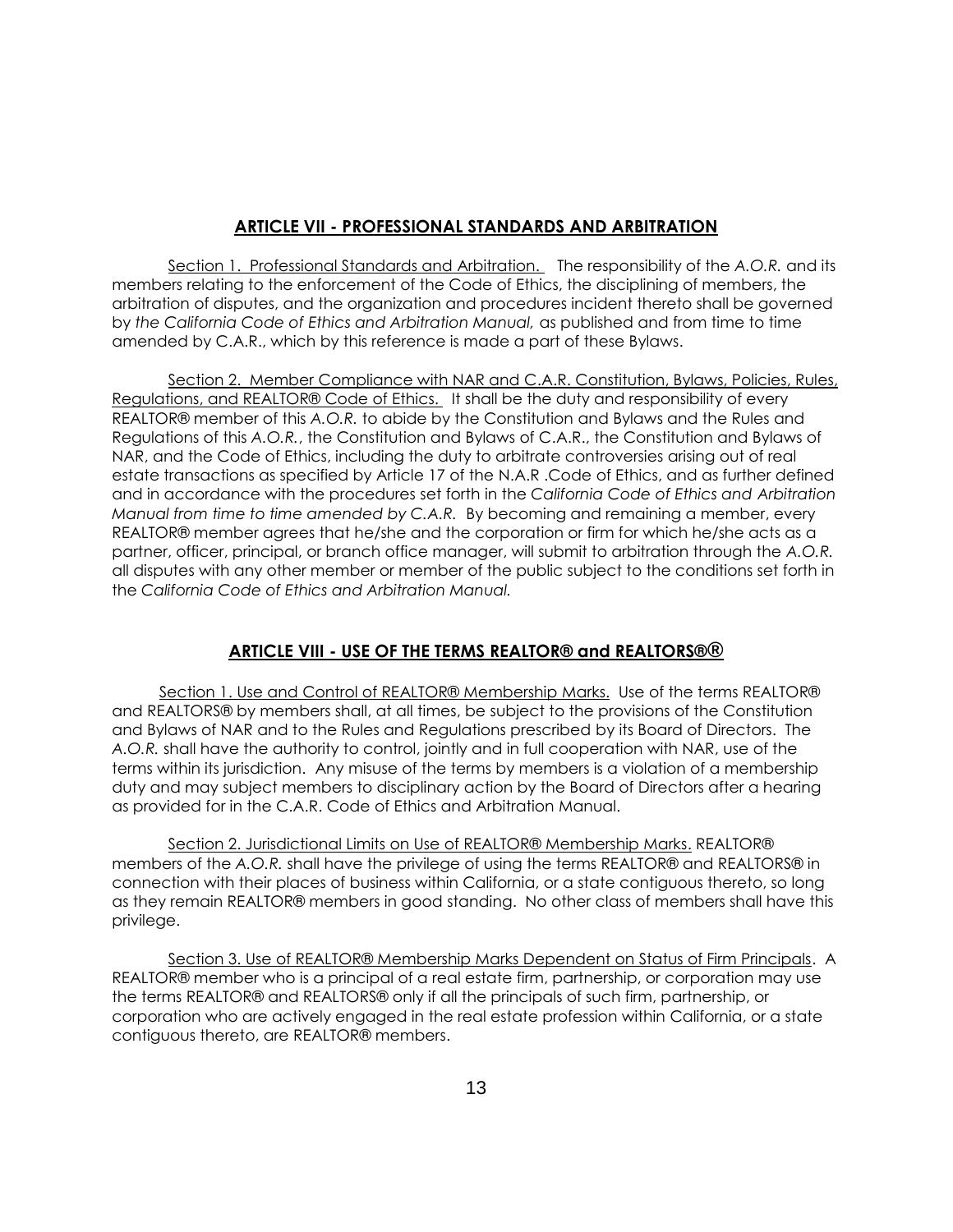(a) In the case of a REALTOR® member who is a principal of a real estate firm, partnership or corporation whose business activity is substantially all commercial, the right to use the term REALTOR® or REALTORS® shall be limited to office locations in which a principal, partner, corporate officer or branch office manager of the firm, partnership or corporation holds REALTOR® membership. If a firm, partnership or corporation operates additional places of business in which no principal; partner, corporate officer or branch office manager holds REALTOR® membership, the term REALTOR® OR REALTORS® may not be used in any reference to those additional places of business*.*

Section 4. Institute Affiliate Members Ineligible to Use REALTOR® Membership Marks. Institute Affiliate members shall not use the terms REALTOR® or REALTORS®, nor the imprint of the emblem seal of NAR.

## **ARTICLE IX - DUES AND FEES**

Section 1. Application Fee. The Board of Directors may adopt an application fee for membership in a reasonable amount, but not to exceed three (3) times the amount of the annual dues for the applicable class of membership. Such fee shall be required to accompany each application for membership, and shall become the property of the Association upon submission of the application. The application fee is not refundable if the applicant is not elected to membership or fails to complete all the requirements of membership.

#### Section 2. Dues

- (a) The Board of Directors shall annually determine the amount of dues and application fee to be paid to the AOR by each class of membership.
- (b) The dues of each Designated REALTOR® member shall be a base amount plus an amount multiplied by the number of real estate licensees and licensed or certified appraisers under California law to which he or she certified under Article VI, Section 9, and who: (1) are employed by or affiliated as independent contractors or who are otherwise directly or indirectly licensed or certified with such REALTOR® member; and (2) are not REALTOR® members of any Association within California or a state contiguous thereto or Institute Affiliate members of this Association. In calculating the dues payable to the Association (*A.O.R.*) by a Designated REALTOR® member, non-member licensees as defined in (1) and (2) of this sub-paragraph shall not be included in the computation of dues if the Designated REALTOR® has paid dues based on non-member licensees to another Association within the state of California or a state contiguous thereto, provided the Designated REALTOR® notifies the Association in writing of the identity of the Association to which the dues have been remitted.

A REALTOR<sup>®</sup> with a direct or indirect ownership interest in an entity engaged exclusively in soliciting and/or referring clients and customers to the REALTOR® for consideration on a substantially exclusive basis shall annually file with the Association on a form approved by the Association a list of the licensees affiliated with that entity and shall certify that all of the licensees affiliated with that entity are solely engaged in referring clients and customers and are not engaged in listing, selling, leasing, managing, counseling or appraising or arranging financing for real property.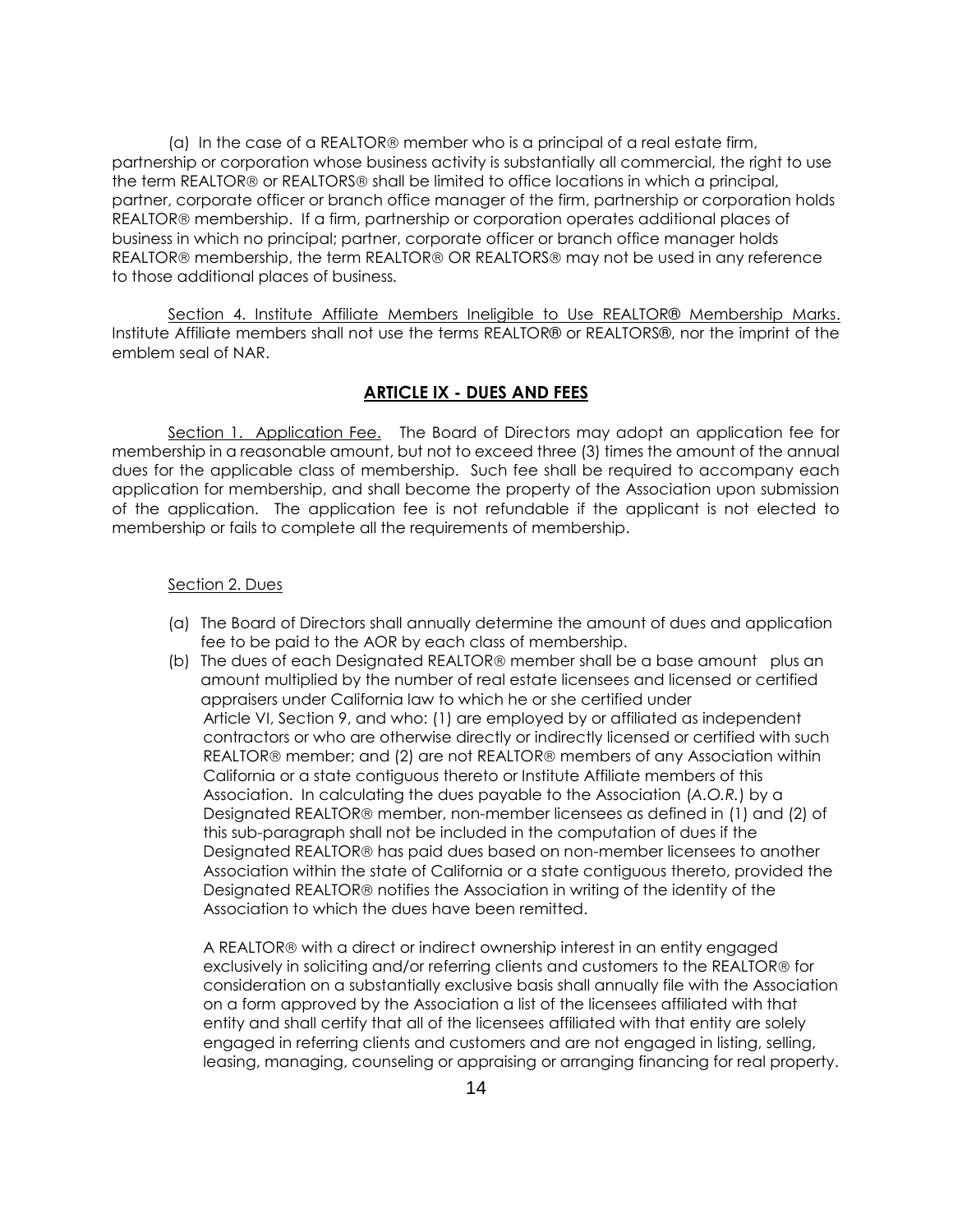The individuals disclosed on such form shall not be deemed to be licensed with the REALTOR® filing the form for purposes of this Article IX, Section 2(b) and shall not be included in calculating the annual dues of the Designated REALTOR®.

A REALTOR® with a direct or indirect ownership interest in an entity engaged in the real estate business which provides services for which a Mortgage Loan Originators license endorsement (MLO) is required may annually file with the association, on a form approved by the association, a list of the MLO licensees and certify that the listed licensees (1) have a MLO license or endorsement, (2) are not engaged in real estate licensed activities except those for which an MLO is required, and (3) are not participants or subscribers in any Multiple Listing Service. The individuals disclosed on such forms shall not be deemed to be licensed with the REALTOR® filing the form for purposes of this Article IX, Section 2(b) and shall not be included in calculating the annual dues of the Designated REALTOR®.

The exemption for any licensee included on the certification forms shall automatically be revoked upon the individual being engaged in real estate licensed activities (listing, selling, leasing, renting, managing, counseling or appraising other than referrals, providing services for which a real estate license is required, other than those for which an MLO license is required, or being a participant or subscriber of any Multiple Listing Service, and dues for the current fiscal year shall be payable.

Membership dues shall be prorated for any licensee included on a certification form submitted to the Association who, during the same calendar year, applies for REALTOR® membership in the Association. However, membership dues shall not be prorated if the licensee held REALTOR® membership during the preceding calendar year.

- (c) The annual dues of each Institute Affiliate Member shall be as established in Article II of the Bylaws of the National Association of REALTORS®.
- (d) In the case of a Designated REALTORS® member in a firm, partnership, or corporation whose business activity is substantially all commercial, any assessments for nonmember licensees shall be limited to licensees affiliated with the Designated REALTOR® (as defined in sub-paragraph (b) of this Section) in the office where Designated REALTOR® holds membership, and any other offices of the firm located within the jurisdiction of this Association.

Section 3. Dues Payable. Dues for all members shall be due and payable annually in advance on a date to be specified by the Board of Directors. Dues shall be computed from the first day of the month in which a new member is notified of acceptance and shall be prorated for the remainder of the year.

Dues Obligation of Designated REALTOR®. In the event a sales licensee who holds REALTOR® membership is dropped for nonpayment of Association dues, and the licensee remains with the Designated REALTOR'S® firm, the dues obligation of the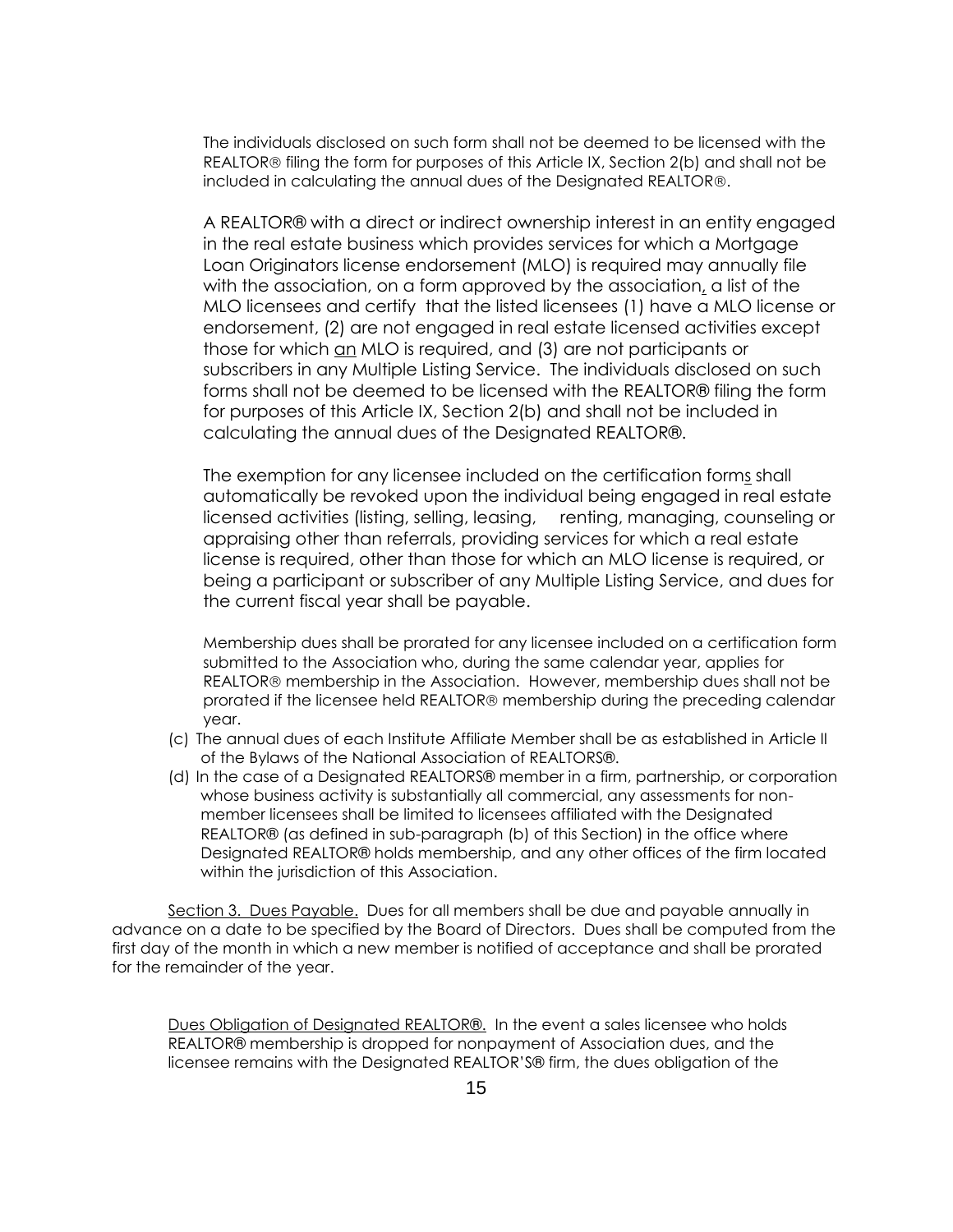Designated REALTOR® (as set forth in Section 2 hereof) will be increased to reflect the addition of a non-member licensee. The increased dues shall be calculated from the first day of the current fiscal year, and are payable within thirty (30) days of notice.

(a) Use of Charge Cards. The Board of Directors may authorize the use of one or more charge cards by members for the payment of initiation fees and membership dues.

Section 4. Nonpayment of Financial Obligations. Invoices for dues, fees, fines, accounts receivable and other assessments shall be dispatched one month (30 days) before the due date. If payment for such amounts is not received by the association as of the due date, the nonpaying member shall be suspended for a period of one-month (30 days). If the amount owed is not paid by the nonpaying member before the end of the suspension period (a total of two months after the invoice date), the member shall be terminated from membership. However, no action shall be taken to suspend or expel a member for nonpayment of amounts owed and/or disputed amounts until the accuracy of the amount owed has been confirmed by the Board of Directors. A former member who has had their membership terminated for nonpayment of monies owed to the Association may apply for reinstatement in the manner prescribed for new applicants for membership, after making payment in full of all monies due as of the date of termination.

(a) Partial Payment of Dues. Erroneous payment of less than the full amount required for all dues and associated late fees shall be rectified within fifteen (15) days after mailing by the Association of written notice thereof. If payment is not received by the Association within 15 days after mailing of such notice, the member shall be deemed to have effectively resigned and the partial payment shall be refunded. The Association may, at its discretion, retain a portion of the insufficient amount paid as a service charge for executing the refund.

Section 5. Notice of Financial Obligation of Members. All dues, fees, fines, accounts receivable, other assessments, or other financial obligations due to the Association shall be noticed to the members in writing setting forth the amount owed and the due date. Members shall pay all fees, dues, fines and costs prescribed by these Bylaws and by the Board of Directors

Section 6. Late Fees. The payment of any monies due to the Association and properly noticed to the member not made by the due date shall be subject to a late fee of ten (10) percent of the amount owed or \$25.00, whichever is greater, unless changed by the Board of Directors.

Section 7. Effect of Resignation or Termination. All rights of a member shall cease on the effective date of resignation or termination of membership. However, resignation or termination shall not relieve such member from any obligation for charges incurred for services or other benefits actually rendered fines, dues, or other charges arising from contract or otherwise. The Association shall retain the right to enforce any such obligation or obtain damages for its breach.

Section 8. Miscellaneous Fees. The Board of Directors shall determine and establish all fees and costs for services and supplies available to the members.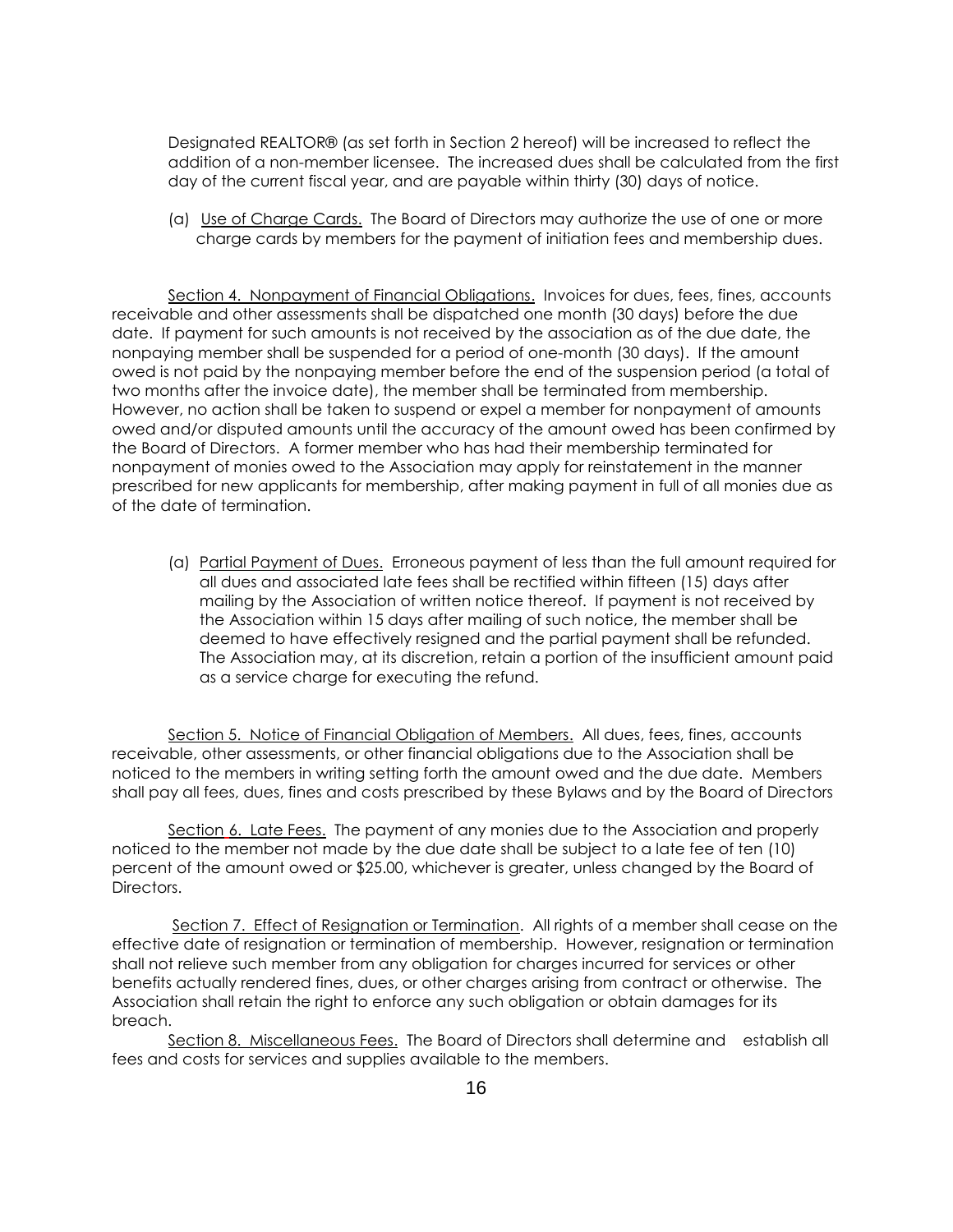Section 9. Deposit. All monies received by the Association for any purpose shall be deposited to the credit of the Association in a financial institution or institutions selected by resolution of the Board of Directors

Section 10. Notice of Delinquent Dues, Fees, Fines, Assessments and Other Financial Obligations of Members. All delinquent dues, fees, fines, assessments or other financial obligations to the Association or its Multiple Listing Service shall be noticed to the delinquent member in writing, setting forth the amount owed and due date.

# **ARTICLE X - OFFICERS AND DIRECTORS**

Section 1. Officers. The officers of the Association shall be: a President; a President-Elect; a Treasurer, who shall be the Chairperson of the Budget & Finance Committee, and a Secretary. The President-Elect shall automatically ascend to the presidency at the end of his or her term as President-Elect. No person shall hold more than one office at the same time. The Secretary shall serve in a non-elected, non-voting capacity.

Section 2. Powers and Duties of Officers. The powers and duties of the officers shall be such as their titles, by general usage, would indicate and as established as policy by the Board of Directors. It shall be the particular duty of the Secretary to keep the records of the Association and its Board of Directors and to carry on all necessary correspondence with NAR and C.A.R.

Section 3. Board of Directors. The governing body of the Association shall be the Board of Directors consisting of twelve (12) members, comprised as follows:

- the President, President-Elect and Treasurer
- Eight (8) other REALTOR® members, who shall be elected as prescribed in Section 3 (a) hereof
- the most immediate Past President willing to serve ("Past President")
	- (a) Method of Electing REALTOR® Directors.
		- (1) Eight (8) REALTOR® members shall be elected At-Large. Four (4) At-large Directors and the Treasurer shall be elected in even numbered years and four (4) At-large Directors in odd numbered years.
	- (b) Method of Selecting Non-Voting Affiliate Liaison

(1) Qualified Affiliate members may submit an application to the Executive Committee for consideration and recommendation to the Board of Directors for approval of the non-voting Affiliate Liaison. The non-voting Affiliate Liaison position will be a two-year term.

- (2) The Non-Voting Affiliate Liaison will be selected in odd numbered years.
- (3) The Non-Voting Affiliate Liaison must have been an Affiliate Member of the Association for two (2) years immediately preceding term.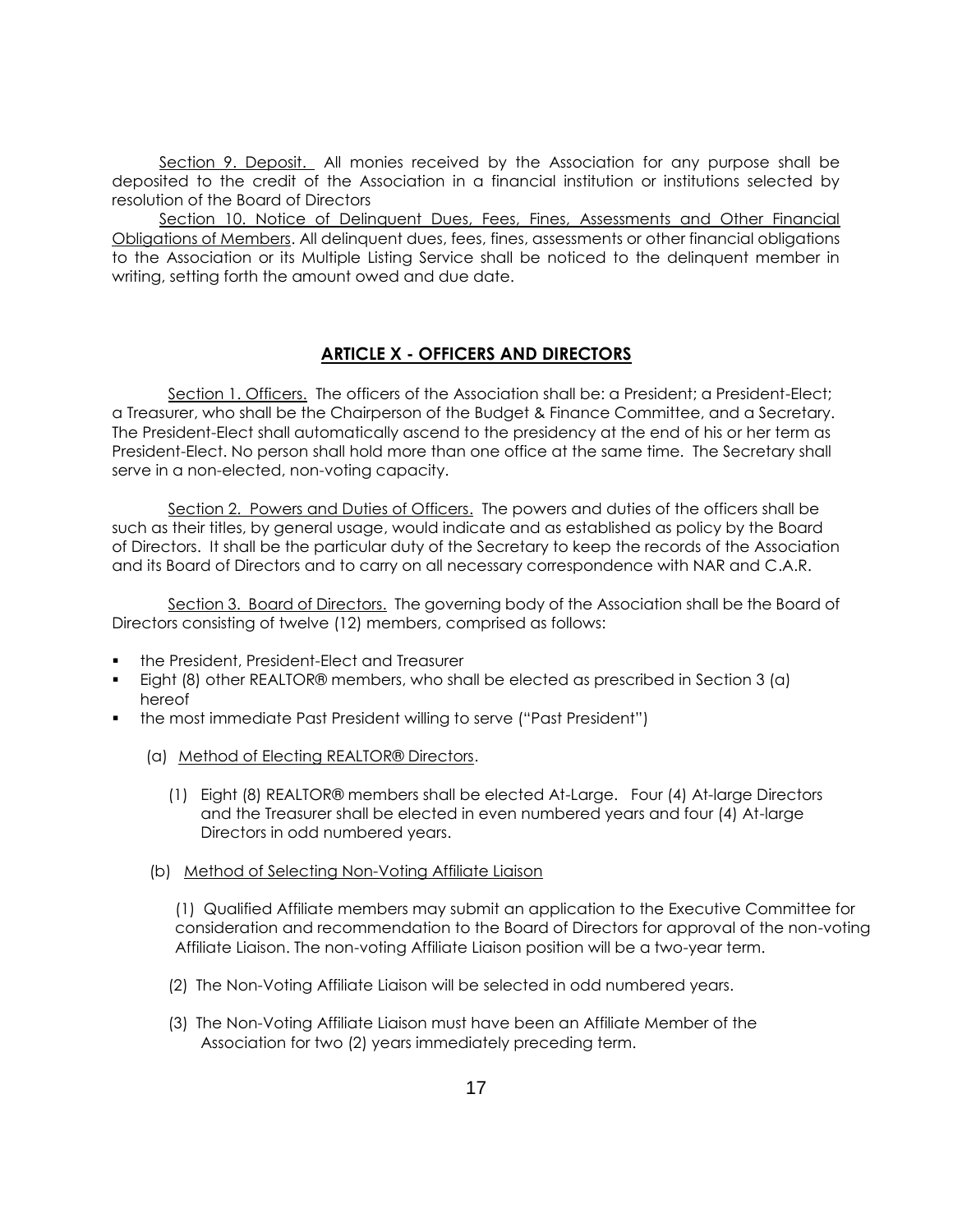Section 4. Term of Office. The President, President-Elect and the Past President shall serve one-year terms. The Past President shall serve by designation and shall not be elected by the members. The Chief Executive Officer shall serve as Secretary and as an ex-officio member of the Board of Directors without the right to vote. The remaining Directors and Treasurer, shall be elected for two (2) year terms. No person may serve in a particular capacity on the Board of Directors for more than two (2) consecutive terms. The President may serve no more than one (1) term consecutively, but is not precluded from future service if re-elected as President-Elect. If a person serves as a Director, President-Elect, President or Treasurer for less than one-half (1/2) of the term applicable to that office, such portion of the term served shall be disregarded for the purposes of the preceding limitations.

Section 5. Powers and Duties of the Board of Directors. Subject to the provisions of the California Nonprofit Corporation Law and any limitations in the Articles of Incorporation or Bylaws relating to action required to be approved by the members or a majority of all the members, the activities and affairs of the Association shall be conducted by and all management powers shall be exercised by or under the direction of the Board of Directors. The Non-Voting Affiliate Liaison, however, shall be excluded from any and all matters pertaining to Grievance and/or Professional Standards. The Board of Directors shall have the authority to make minor nonmember affecting changes to the Bylaws without going to the membership for vote, such as language clarification, "clean up" of verbiage and technical changes.

(a) Capital Expenditures: Fixed assets exceeding \$1,500 per item and with an expected useful life in excess of one year are capitalized and depreciated using the straight-line method over their estimated useful lives user GAAP reporting. Fixed assets are depreciated using the following schedule: Leasehold Improvements 3 – 39 years; Furniture and fixtures 5 – 10 years; Computer equipment and software 3 – 5 years; Website 5 years.

Section 6. Executive Committee. The Executive Committee shall consist of the President, President-Elect, the Past President, the Treasurer and two (2) REALTOR® Directors selected by the incoming Board of Directors and meet other requirements as may be established as policy by the Board of Directors. (Effective January 2012) The Executive Committee shall exercise such powers as are delegated to it by the Board of Directors. The President shall be the Chairman of the Executive Committee. The Chief Executive Officer shall serve as an ex-officio member without the right to vote.

(a) To qualify to serve on the Executive Committee, a REALTOR® director shall have served any one year of prior service on the Board of Directors before beginning a term on the Executive Committee.

Section 7. Election of Officers and Directors.

(a) Nomination by the Election Committee. Annually the President shall appoint an Election Committee consisting of at least nine (9) REALTOR® members, including one from each of the districts; the Past President, who shall serve as Chairman of the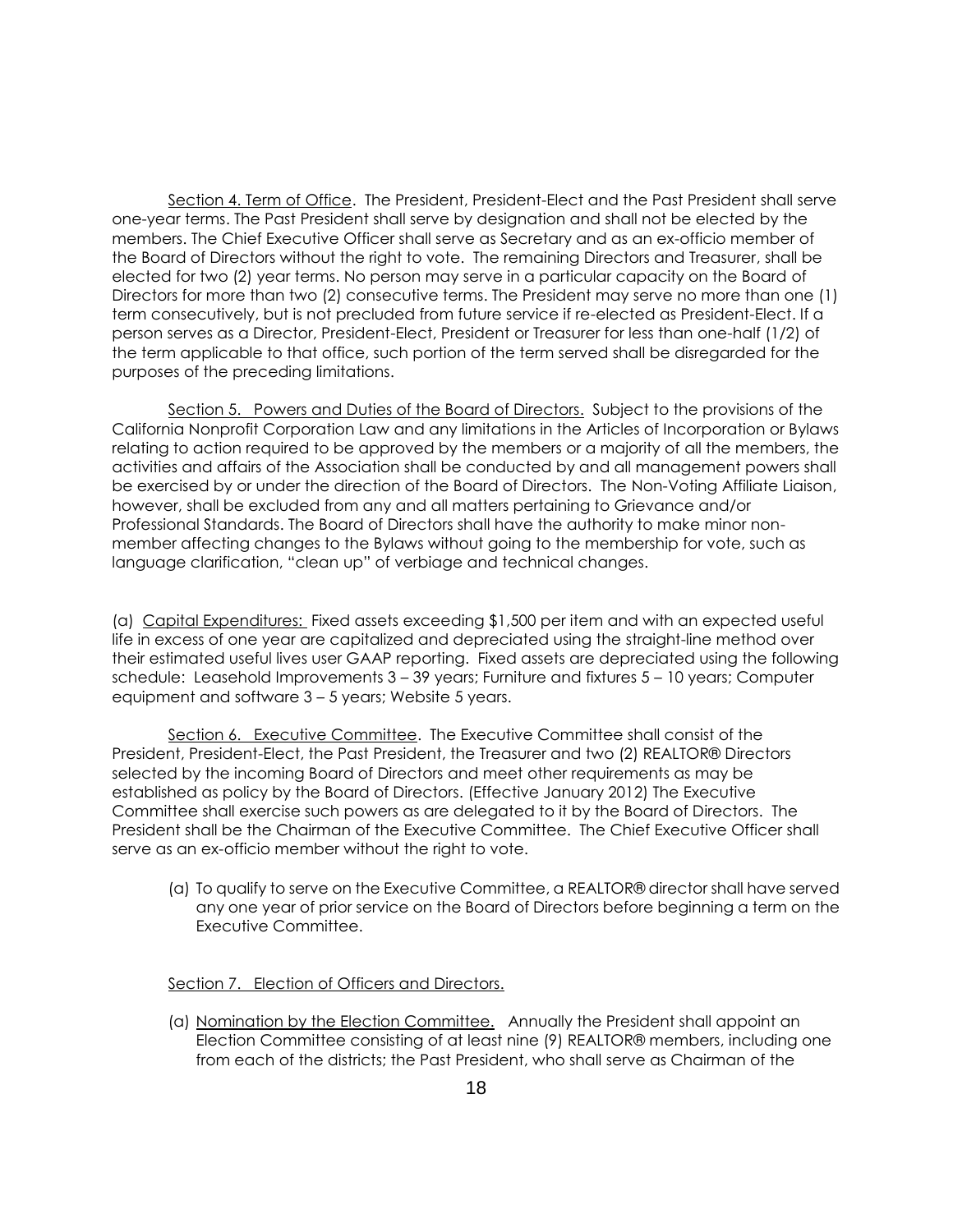Election Committee. The annual election of Officers and Directors shall be conducted by the Election Committee in accordance with procedures established by the Board of Directors.

- (b) Nomination by Petition. Additional candidates for the offices to be filled may be placed in nomination by petition signed by at least 2% or fifty (50) of the REALTOR® members eligible to vote, whichever is less. The petition shall be filed with the Chief Executive Officer/Secretary at least ten (10) days prior to the mailing deadline identified in Article XI, Section 1(d). At least fourteen (14) days before the election, the Secretary shall send notice of such additional nominations to all members eligible to vote.
- *(c) Elections. Elections shall be by ballot. Ballots may be submitted by mail or in person, online, or by another method as determined by the Board of Directors. There shall be no proxy votes. The ballot shall contain the names of all candidates and specify the office for which each is nominated. No person may be a candidate for more than one position, whether nominated by the Election Committee or petition. A simple majority is required to elect Officers. In case of a tie vote, the issue shall be determined by lot. Election of Directors is determined by those receiving the highest number of votes*.

#### Section 8. General Requirements for Officers and Directors.

- (a) A person nominated for an Officer or Director position on the Board of Directors shall meet the following minimum eligibility criteria:
	- (1) Possess a current, valid California real estate license, or appraisal certification or licensure from an appropriate regulatory agency of the State of California.
	- (2) Be a REALTOR® member in good standing, whose financial obligations to the Association are paid in full and whose dues are current.
	- (3) Be of sound professional character conducting business in compliance with the NAR Code of Ethics. All final findings of NAR Code of Ethics violations and violations of other membership duties in this or any other association of REALTORS® within the past three years, and any unsatisfied discipline pending at the Association shall be taken into consideration when determining qualifications.
	- (4) Not serve concurrently as an Officer or Director of another Board/Association of REALTORS® or its MLS.
	- (5) Meet other requirements as may be established as policy by the Board of Directors.
	- (6) Have served two (2) years as a member of a CCAR Committee or Task Force, or one (1) year as a CCAR Committee or Task Force Chairperson prior to assuming office as a Director.
- (b) President: Any person serving as President must: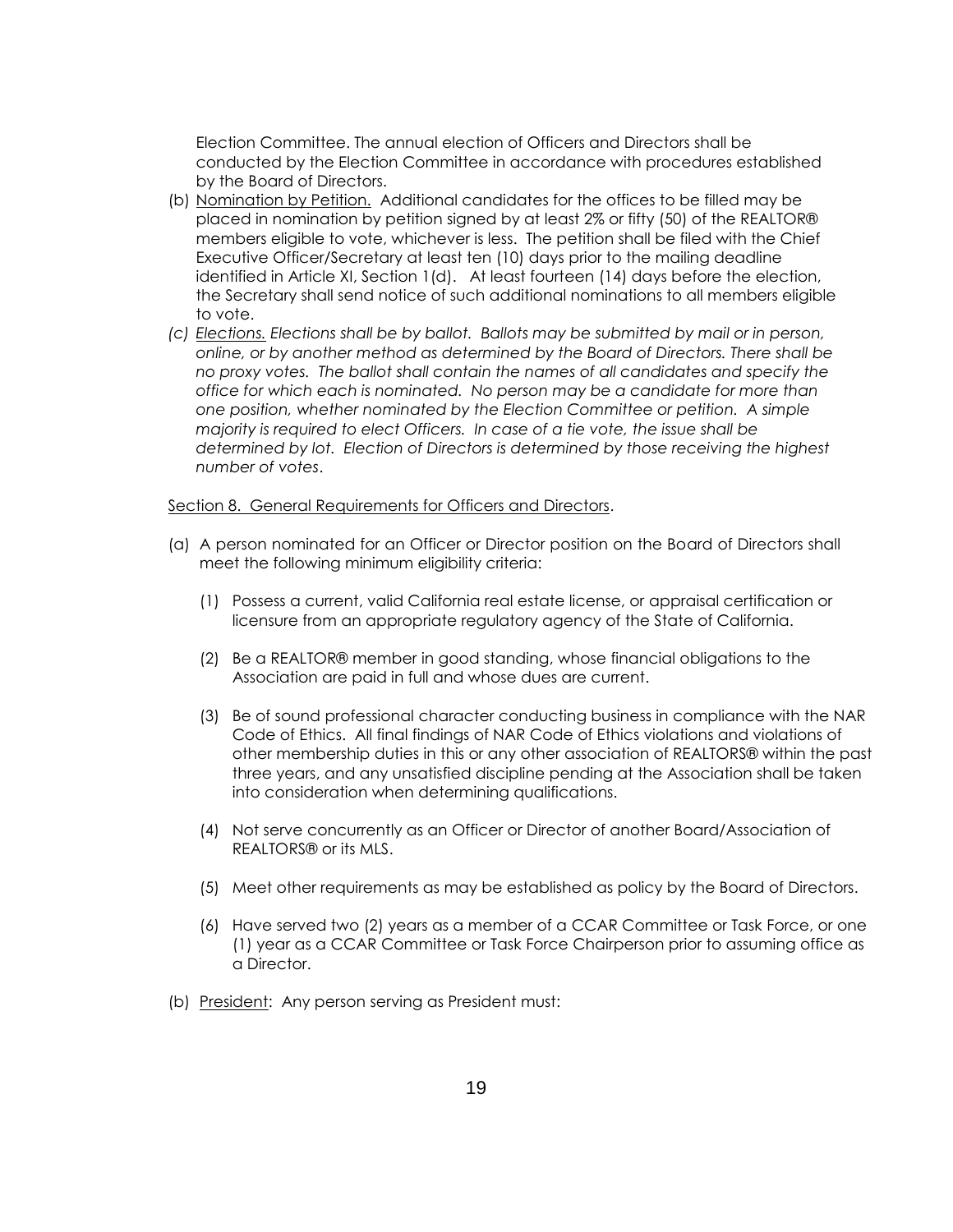- (1) Have been a REALTOR® member of the Association for three (3) years immediately preceding nomination; as President-Elect (effective January 2012) and
- (2) Have completed any two (2) years of uninterrupted service as a Director prior to taking office as President-Elect.
- (c) President-Elect. Any person nominated for President-Elect must:
	- (1) Have been a REALTOR® member of the Association for three (3) years immediately preceding nomination; and
	- (2) Have completed any two (2) years of uninterrupted service as a Director prior to taking office as President-Elect.
	- (3) Have served at least one (1) year on the Budget and Finance Committee prior to assuming office as President. (effective January 2012)

The President-Elect shall automatically succeed to the office of President.

- (d) Treasurer. Any person nominated for Treasurer must:
	- (1) Have been a REALTOR® member of the Association for two (2) years immediately preceding nomination;
	- (2) Have completed any one (1) year of uninterrupted service as a Director or Officer prior to taking office as Treasurer; and
	- (3) Have one (1) year of prior experience on the Budget and Finance Committee of the Association prior to taking office as Treasurer, or have a college degree in accounting, or have held a position of treasurer, controller or CFO of another organization.
- (e) Directors.
	- (1) Any person nominated for Director must have completed two (2) years as a member of the Association prior to assuming office. No more than three (3) elected Directors, including elected Officers, from any one office, firm, partnership, corporation, franchise organization, or company using the same business name, d.b.a., or logo, shall serve on the Board of Directors at any one time.
	- (2) If an Officer or Director transfers his license from one member firm to another member firm during his term of office--with the result that the limit of three (3) elected Officers and Directors in any one member office, firm, partnership, corporation, franchise organization or company using the same business name, d.b.a. or logo is exceeded--none of the Officers or Directors associated with that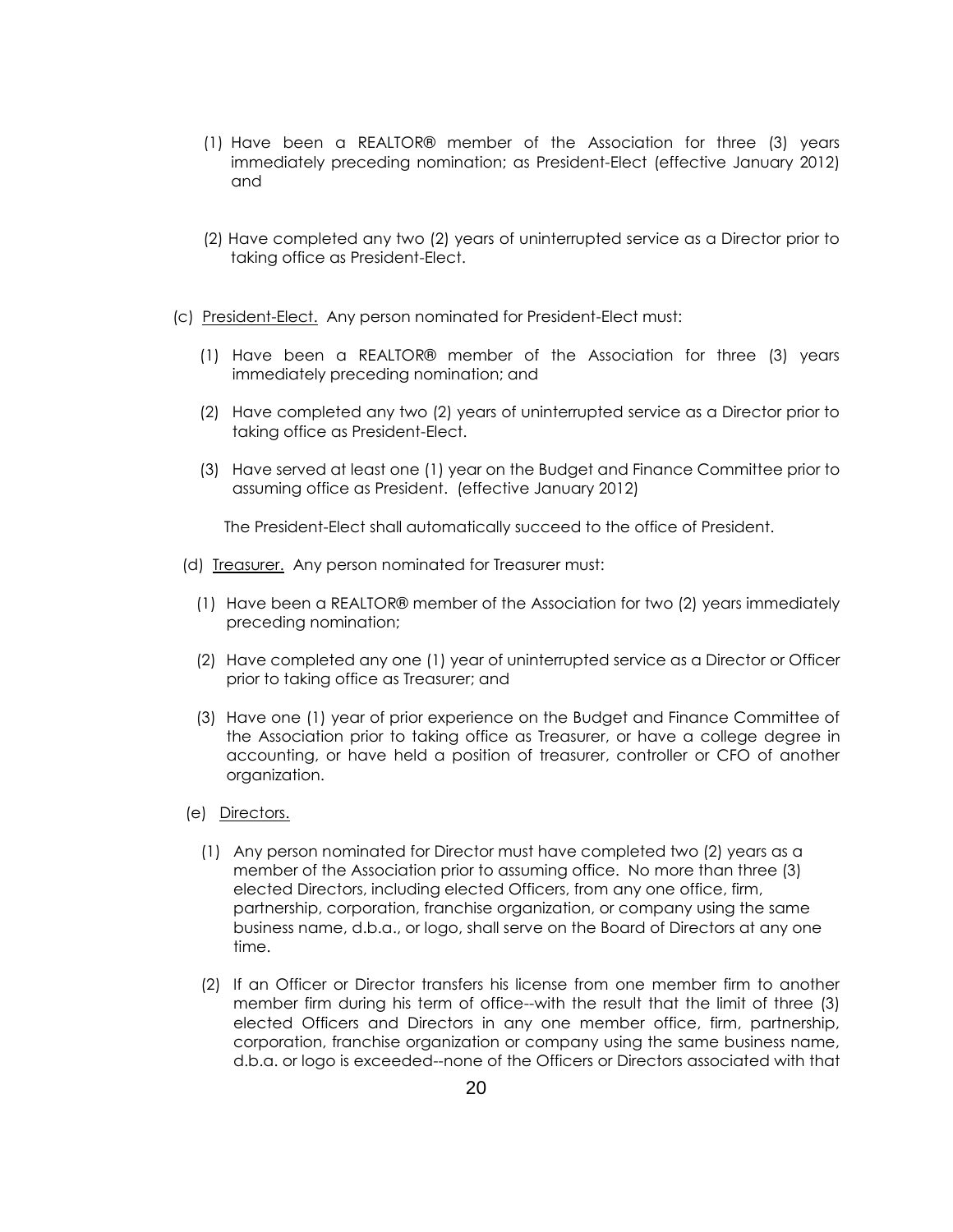firm shall be compelled to resign their elective office until the expiration of their current elective term, unless the number of officers and directors affiliated with one firm exceeds four (4) in number. If more than four (4) are in any one member office, firm, partnership, corporation, franchise organization or company using the same business name, d.b.a. or logo and in the absence of a voluntary resignation by another Officer or Director affiliated with the firm, the moving member must resign within three (3) business days.

(3) If the seated Directors meet the maximum limitations in Section 8. (e) (1) and (e) (2), the Election Committee must nominate candidates for election from eligible firms. If an election could result in the limitation being exceeded, the Election Committee must nominate multiple candidates to anticipate possible disqualifications. Should the limitations be exceeded by the election of candidates from the same firm, the following priority will be used to determine eligibility to serve: seated Directors, a winning candidate for President-Elect, a winning candidate for Treasurer, winning candidates for Director-at-large. Once the limitation has been reached all candidates of lower priority will be disqualified. Within a category preference will be given to the candidates with the highest vote count.

(f) Secretary. The Board of Directors shall appoint the Chief Executive Officer. He/she shall be the salaried executive of the Association and shall perform all such duties as directed by the Board of Directors and shall, subject to the advice and control of the Board of Directors, act as the Corporate Secretary and general manager of the affairs of the Association. The Chief Executive Officer/Secretary shall not actively be engaged in the real estate business nor hold an active California Real Estate license.

#### Section 9. Removal of Officers and Directors.

- (a) Removal for Cause. The Board of Directors shall declare vacant the office of any Officer or Director on the occurrence of any of the following events:
	- (1) The death of the Officer or Director.
	- (2) The Officer or Director has been declared of unsound mind by a final order of a court.
	- (3) The Officer or Director has been convicted of a felony.
	- (4) The Officer or Director is convicted of a breach of duty under Section 7238 of the California Corporate Code.
	- (5) The Officer or Director is absent for four (4) regularly scheduled meetings in one year will be removed from the Board of Directors.
	- (6) The Officer or Director resigns from office.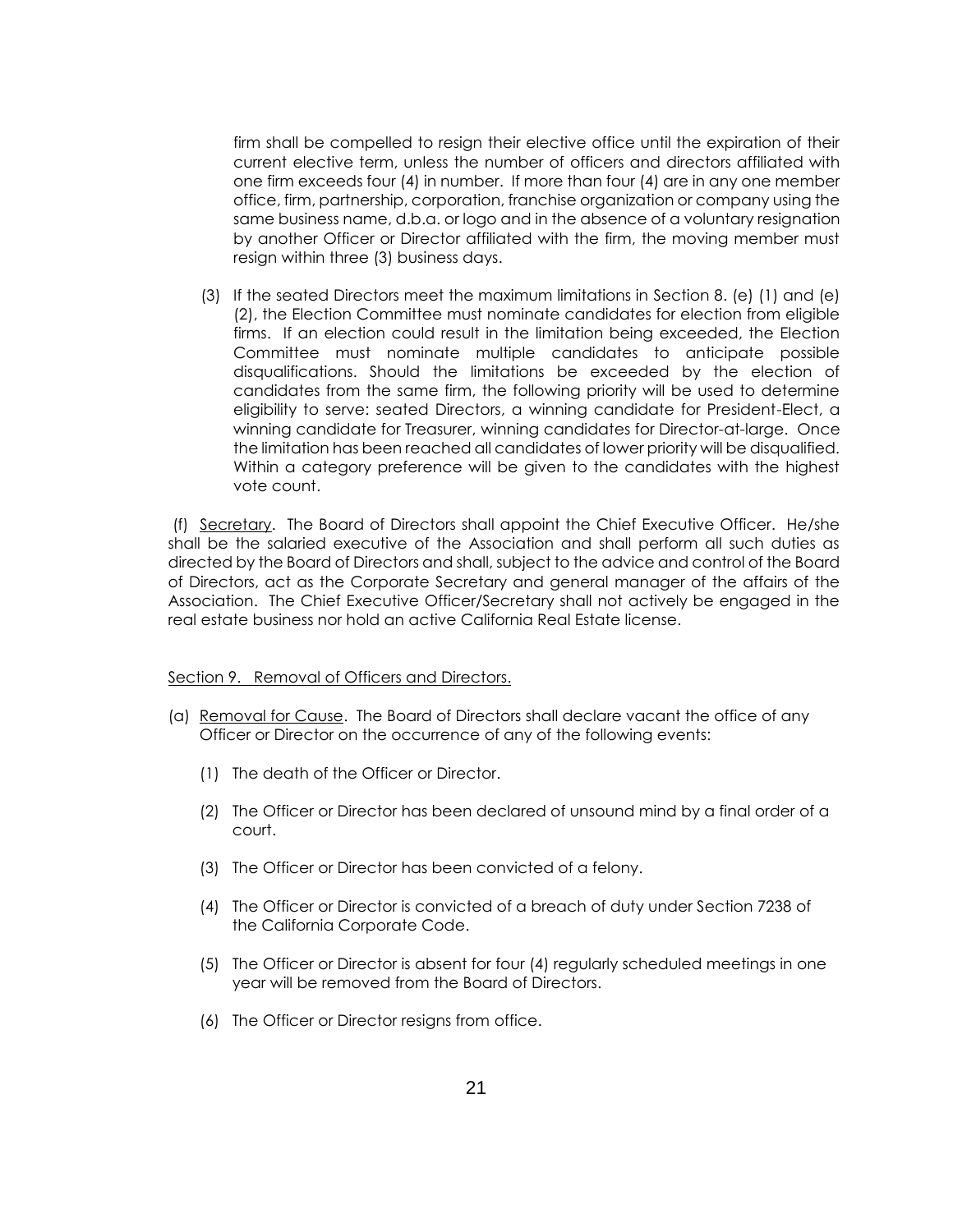- (7) The Officer or Director no longer meets the general requirements for Officers and Directors enumerated in Section 8 (a) hereof.
- (b) Removal by the Membership. In the event that an officer or director is deemed to be incapable of fulfilling the duties for which elected, but will not resign from office voluntarily, the officer or director may be removed from office under the following procedure:
	- (1) A petition requiring the removal of an officer or director and signed by not less than fifteen (15) percent of the REALTOR® membership or a majority of all directors shall be filed with the President, or if the President is the subject of the petition, with the next-ranking officer, and shall specifically set forth the reasons the individual is deemed to be disqualified from further service.
	- (2) Upon receipt of the petition, and not less than twenty (20) days or more than forty-five (45) days thereafter, a special meeting of the voting membership of the Association shall be held and the sole business of the meeting shall be to consider the charge against the officer or director, and to render a decision on such petition.
	- (3) The special membership meeting shall be noticed to all voting members at least ten (10) days prior to the meeting, and shall be conducted by the President unless the President's continued service in office is being considered at the meeting. In such case, the next ranking officer will conduct the meeting by the members. Provided a quorum is present as defined in Article XI, Section 1 (e), a two-thirds (2/3) vote of the members present shall be required for removal from office.
- (c) Removal For Violation. The Board of Directors shall declare vacant the office of any Officer or Director if, during his/her term of office, an Officer or Director is determined to have violated the NAR Code of Ethics or other membership duty. However, removal from office shall be subject to review by the Association's Board of Directors as to the severity of the violation based solely on the final findings of fact and the appropriateness of removal from office.

#### Section 10. Vacancies.

Vacancies among the Directors and Treasurer shall be filled by a simple majority vote of the Board of Directors. The Board of Directors shall appoint successors for vacant positions within sixty (60) days after the position becomes vacant.

- (a) If the office of President is vacated, the President-Elect shall automatically succeed to that office, and shall additionally serve his/her term for the following year. Such an occurrence shall be deemed to create a vacancy in the office of President-Elect. The office, however, shall remain vacant until the next regularly scheduled association election.
- (b) Notwithstanding the above, if the office of President-Elect is vacated and there has been elected a President-Elect-Elect, he or she shall immediately assume the office of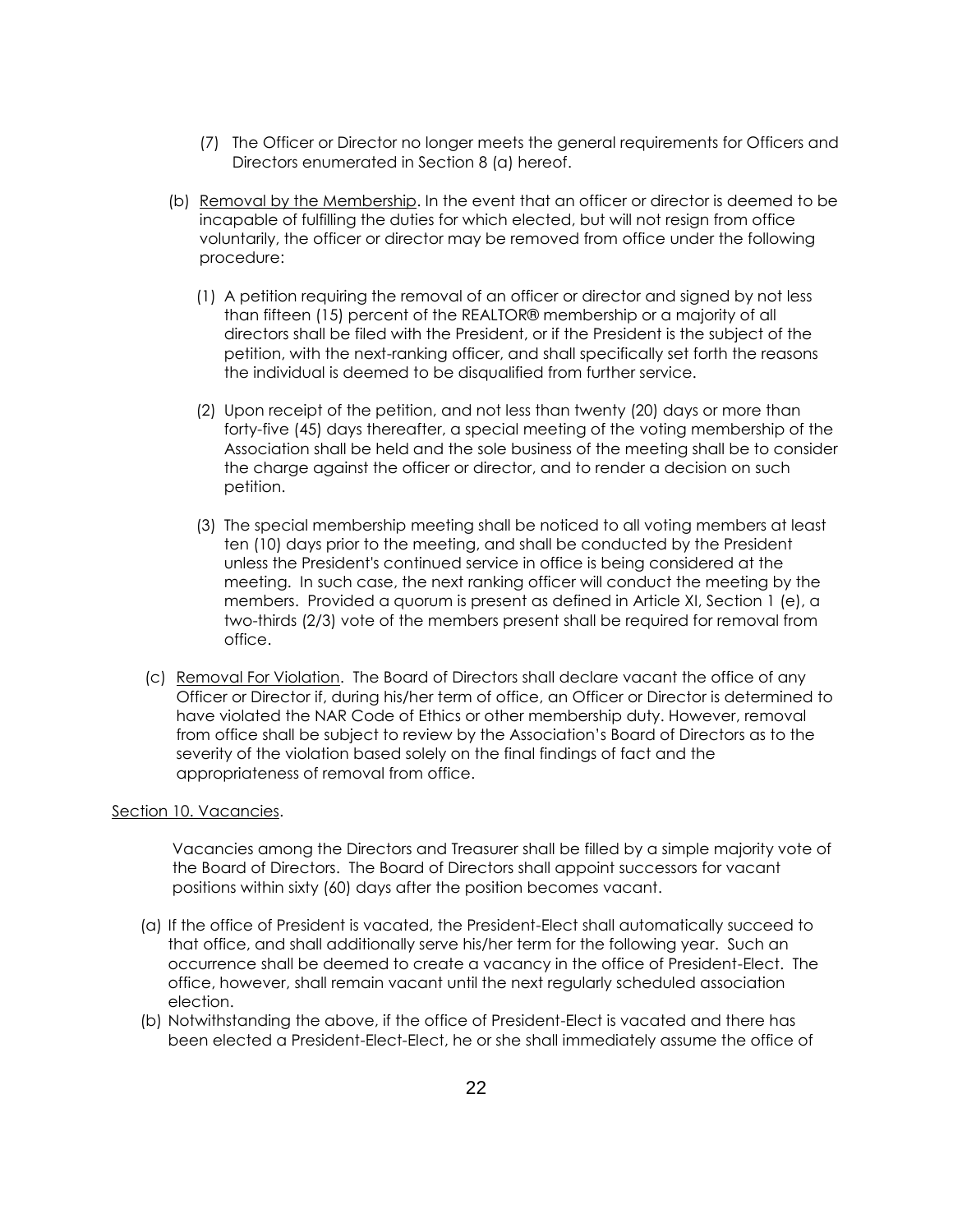President-Elect. Such an occurrence shall be deemed to create a vacancy in the office of President-Elect-Elect.

(c) Except as provided in Section 10(a) above, in the event of a vacancy in the office of President-Elect or President-Elect-Elect, the association shall hold a special election to fill the vacant office within 60 days of the vacancy.

# **ARTICLE XI – MEETINGS**

Section 1. Membership Meetings.

- (a) Place of Meetings. Meetings of the membership shall be held at the principal office of the Association, or at any other place designated by the Board of Directors.
- (b) Annual Business Meeting. The annual business meeting of the Association shall be held each calendar year, the date, time, and place to be designated by the Board of Directors.
- (c) Special Call Meetings. Special meetings of the members may be held at other times as the Board of Directors or the President may determine, or upon the written request of at least five (5) percent of the members eligible to vote. If a special meeting is called by the members the request for such meeting shall be submitted by such members in writing, specifying the general nature of the business proposed to be transacted, and shall be delivered personally or sent by registered or certified mail, or by telegraphic, email or other facsimile transmission to the President, President-Elect, and the Chief Executive Officer/Secretary of the Association.
- (d) Notice of Meetings. Written notice, stating date, time, place, and purpose of the membership meeting shall be given to every member entitled to participate in the meeting at least twenty (20) calendar days preceding the meeting. Said notice shall be sent by regular first class mail, fax or e-mail to the address shown on the current Association records of every member entitled to participate in the meeting, or shall be published in the Association newsletter one (1) month prior to the meeting.
- (e) Quorum. A quorum for the transaction of business by the general membership shall consist of fifteen (15) percent of the members eligible to vote. A meeting at which a quorum is initially present may continue to transact business provided that any action taken is approved by at least a majority of the required quorum for that meeting. To be approved a ballot proposal must receive more than fifty (50) percent of the total votes cast.
- (f) Record Date. The Board of Directors shall set a "record date" which shall be at least thirty (30) days prior to the noticed meeting, for the determination of those eligible to receive notice and to vote.
- (g) Action by Ballot. Any action, which may be taken at any annual or special meeting, may be taken without a meeting if the Association provides a written or electronic ballot to every member entitled to vote on the matter. Procedures for balloting by mail shall be established by the Board of Directors and notice shall be in accordance with Section 1(d) hereof. All election of Officers and/or Directors shall be by secret ballot.
- (h) Ballot Proposal Requirements. The ballot shall set forth the proposed action, provide an opportunity to specify approval or disapproval of the proposed action, and provide a reasonable time within which to return the ballot to the Association. Approval of the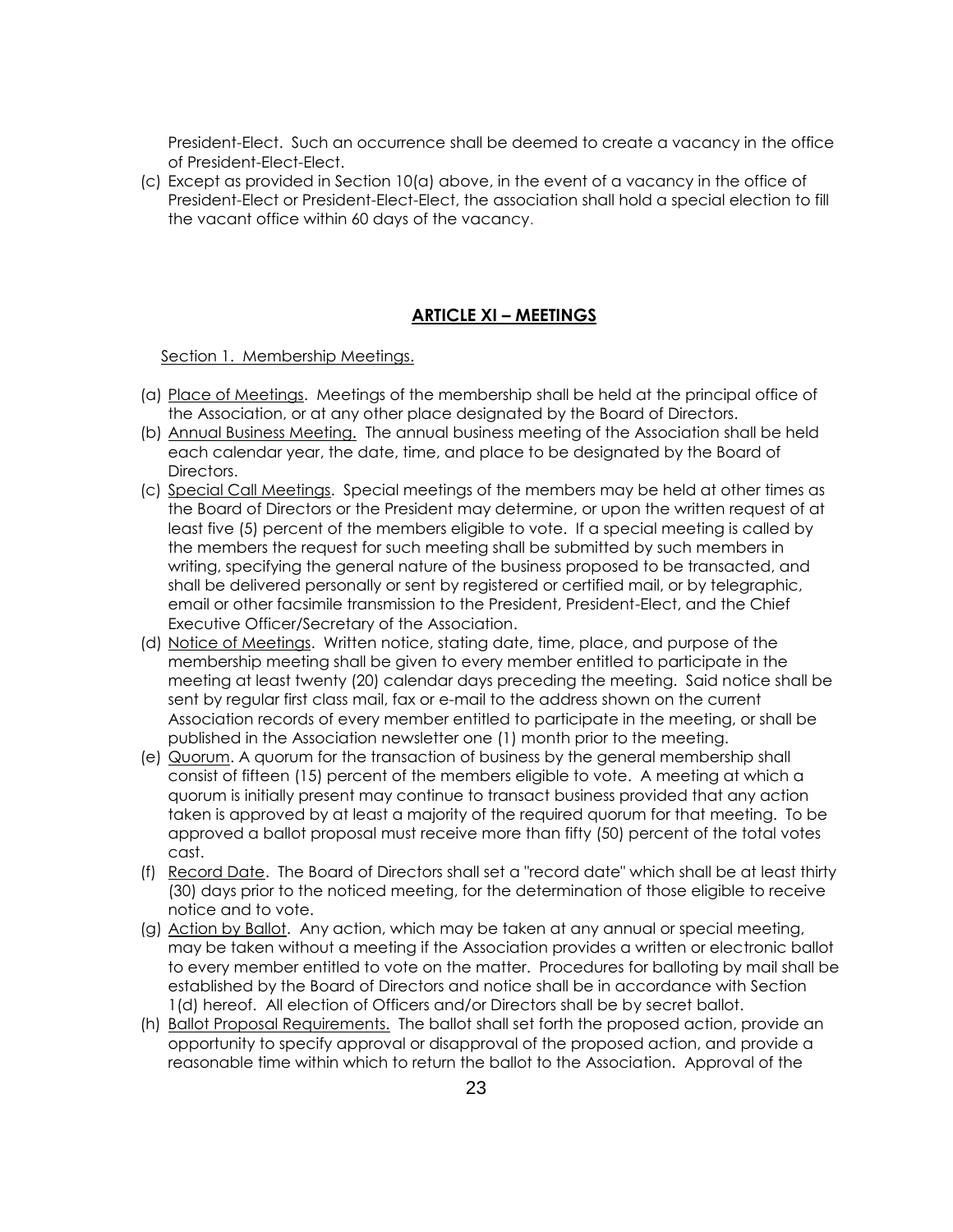proposed action by written ballot shall be valid only when the number of votes cast by ballot within the time period specified equals or exceeds the quorum specified in Section 1(e) hereof and the number of approvals exceeds fifty (50) percent of the votes cast.

#### Section 2. Board of Director Meetings.

- (a) Place of Meetings. The Board of Directors shall meet regularly, at least four (4) times a year, at a time and place as determined by resolution of the Board of Directors.
- (b) Absence Resulting in Termination. Absence from four (4) regularly scheduled meetings in one year shall be construed as resignation.
- (c) Special Call Meetings. The President or the Secretary or any three directors may call special meetings of the Board of Directors, for any purpose or purposes, at any time.
- (d) Notice of Special Meetings. Notice of the time and place of special meetings shall be delivered personally or by telephone to each director or sent by first-class mail, fax or e-mail addressed to each director at that director's address as it is shown on the records of the Corporation. In case the notice is mailed it shall be deposited in the United States mail at least four (4) days before the time of the holding of the meeting. In case the notice is delivered personally, by telephone, fax or e-mail, it shall be delivered personally, telephone, fax or e-mail at least forty-eight (48) hours before the time of the holding of the meeting. Any oral notice given personally or by telephone may be communicated either to the director or to a person at the office of the director whom the person giving the notice has reason to believe will promptly communicate it to the director. Notice may also be left on a voice mail machine. The notice must specify the purpose of the meeting and the place if the meeting will not be held at the principal executive office of the Corporation.
- (e) Quorum. A quorum for the transaction of business by the Board of Directors shall consist of two-thirds (2/3) of the Officers and Directors. Every act or decision done or made by a majority of the Directors at a meeting duly held at which a quorum is present shall be regarded as an act of the Board of Directors. A meeting of the Board of Directors at which a quorum is initially present may continue to transact business, regardless of whether any Officers or Directors depart the meeting, if any action taken is approved by at least a majority of the required quorum for that meeting. No proxy or absentee votes shall be permitted.
- (f) Waiver of Notice. The transactions of any meeting of the Board of Directors, however called and noticed or wherever held, shall be as valid as though a meeting had been duly held after regular call and notice if a quorum is present and if, either before or after the meeting, each of the directors not present, signs a written waiver of notice, a consent to holding the meeting or an approval of the minutes. The waiver of notice or consent need not specify the purpose of the meeting. All such waivers, consents and approvals shall be filed with the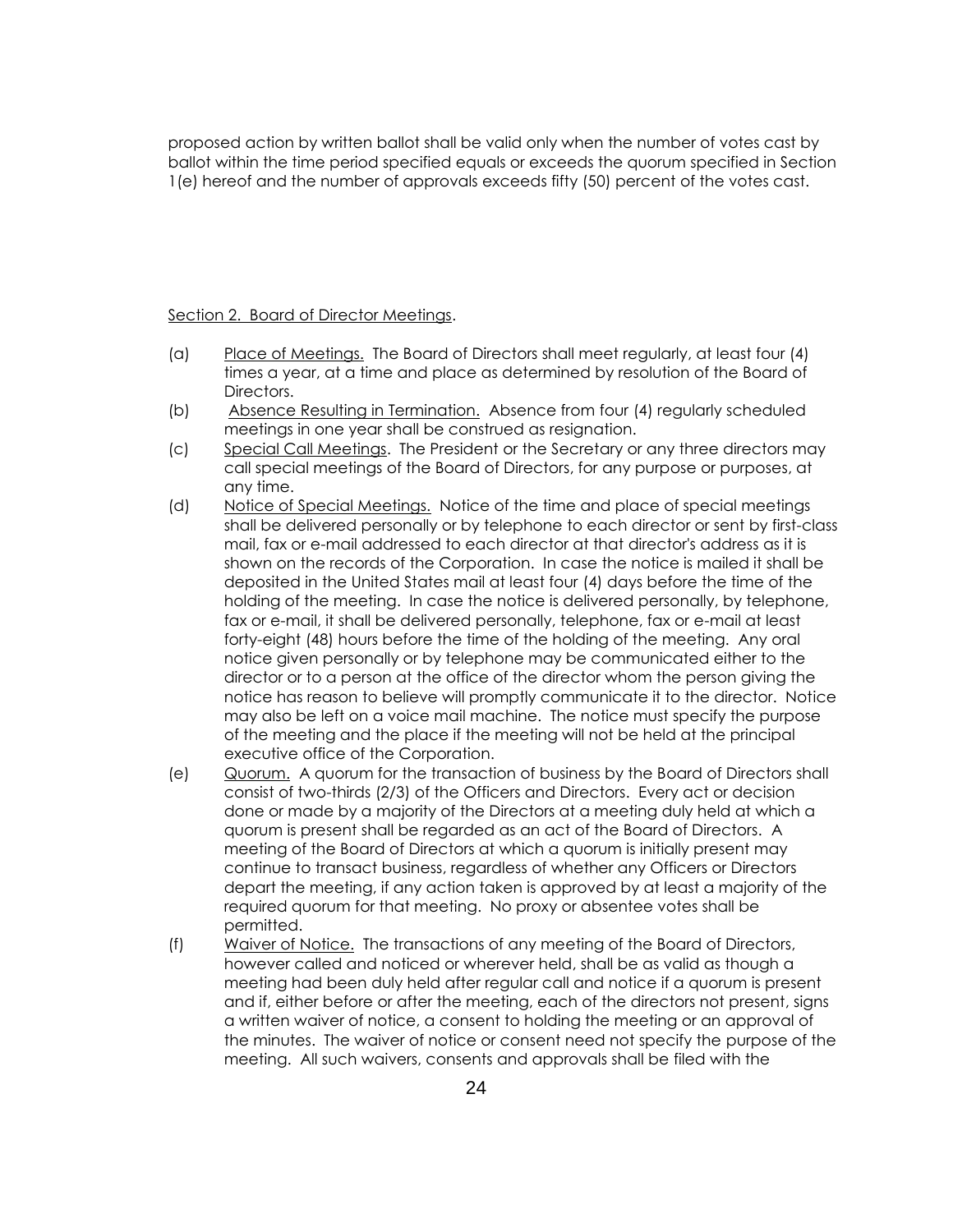corporate records or made a part of the minutes of the meeting

## **ARTICLE XII – COMMITTEES**

Section 1. Committees. The committees of the Association shall be established as a policy by the Board of Directors. The committees shall be appointed by the President from among the REALTOR® and Affiliate members subject to confirmation by the Board of Directors. Affiliate members, however, shall not serve on any Grievance/Ethics, Mediation, and/or Professional Standards Committees.

Section 2 Committee Chairpersons / Vice Chairs: (effective January 2012) The Executive Committee shall appoint, subject to confirmation by the Board of Directors, Committee Chairpersons for each of the committees. Committee Chairpersons must be members in good standing of the Association, and meet other requirements as may be established as policy by the Board of Directors. Any exceptions to the proposed additional requirements must be approved by the Board of Directors. (effective January 2012)

- (a) Committees will have Vice Chairpersons who will be appointed upon the recommendations of the incoming President and incoming President-Elect, subject to confirmation by the Board of Directors. (effective January 2012)
- (b) Should a Committee Chairmanship be vacated (except for the Budget and Finance Committee chairmanship for which the Treasurer serves a Chairperson) the Vice Chairperson will succeed to the position of Chairperson and a new Vice Chairperson will be appointed in accordance with the appointment and approval process. (effective January 2012)

Section 3. Special Committees. The President may appoint, subject to confirmation by the Board of Directors, special committees, Ad Hoc Committees, Task Forces and other groups as deemed necessary to accomplish the Association's objectives.

Section 4. Term of Committee Appointments. Committee members shall be appointed to one-year terms, except the members of the Grievance, Strategic Planning and Professional Standards Committees may be appointed to staggered two or three-year terms at the discretion of the Board of Directors, subject to their annual confirmation. Committee appointees shall be members in good standing.

Section 5. Organization. All committees shall be of such size and shall have duties, functions and powers as assigned by the President and by the Board of Directors except as otherwise provided in these Bylaws.

Section 6. President as Ex-Officio Committee Member. The President shall be an exofficio non-voting member of all standing committees, except the Grievance and Professional Standards Committees, and shall be notified of their meetings.

Section 7. Removal. Any committee member absent for four (4) regularly scheduled meetings in one year, will be removed from the committee. The President shall also have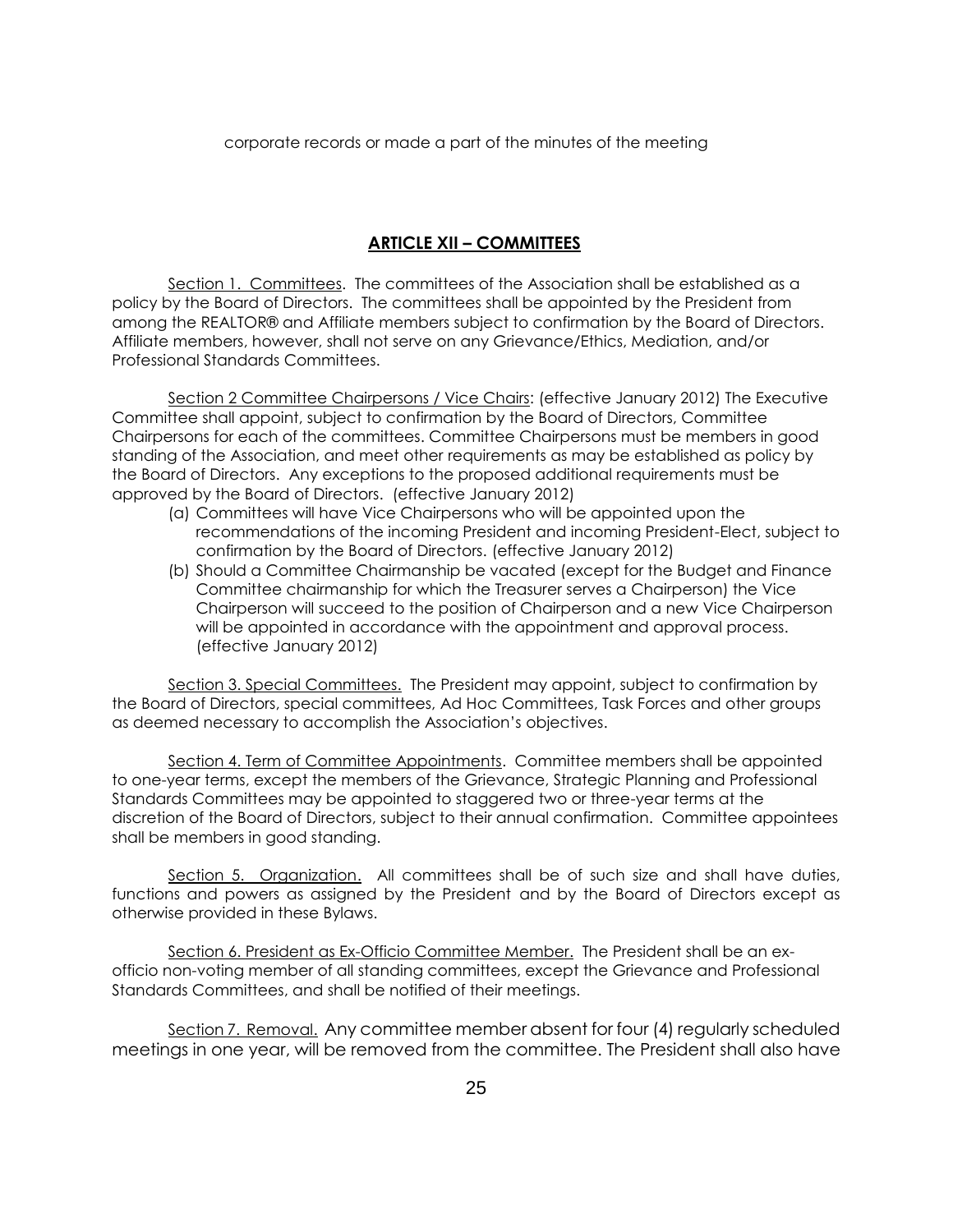the power, subject to confirmation by the Board of Directors, to remove any member from a committee.

### **ARTICLE XIII - FISCAL AND ELECTIVE YEAR**

Section 1. Fiscal Year. The fiscal year of the Association shall be the calendar year beginning January 1 and ending December 31, or as otherwise designated by the Board of Directors.

Section 2. Elective Year. The elective year shall begin January 1 and end on December 31

### **ARTICLE XIV - RULES OF ORDER**

Section 1. Robert's Rules of Order. Robert's Rules of Order, latest edition, shall be recognized as the authority governing the meetings of the *A.O.R.*, its Board of Directors, and committees, in all instances wherein its provisions do not conflict with the California Nonprofit Corporations Code or these Bylaws.

## **ARTICLE XV - AMENDMENTS**

Section 1. Amendment Upon Majority Vote of Membership. These Bylaws may be amended by a majority vote of the members present and qualified to vote at any meeting at which a quorum is present, provided the substance of such proposed amendment or amendments shall be plainly stated in the call for the meeting. However, the Board of Directors may, at any regular or special meeting of the Board of Directors at which a quorum is present, approve amendments to the Bylaws which are mandated by NAR and C.A.R. policy or are necessary to clarify existing Bylaws or to correct language or form and are non member affecting. Action by written ballot may be taken in accordance with the provisions of Article XI, Section 1(g).

Section 2. Notice. Notice of all meetings at which amendments are to be considered shall be delivered by mail, facsimile, electronic mail or other electronic means at least twenty (20) calendar days prior to the meeting to every member eligible to vote. Such notice shall describe in sufficient detail the existing Bylaw, if applicable, and the proposed change. Notice shall be given as provided in Article XI, Section 1(d).

Section 3. Approval of Amendments by NAR. Amendments to these Bylaws affecting the admission or qualification of REALTOR® and Institute Affiliate members, the use of the terms REALTOR® and REALTORS®, or any alteration in the territorial jurisdiction of the Association shall become effective upon their approval as authorized by the Board of Directors of NAR.

#### **ARTICLE XVI - DISSOLUTION**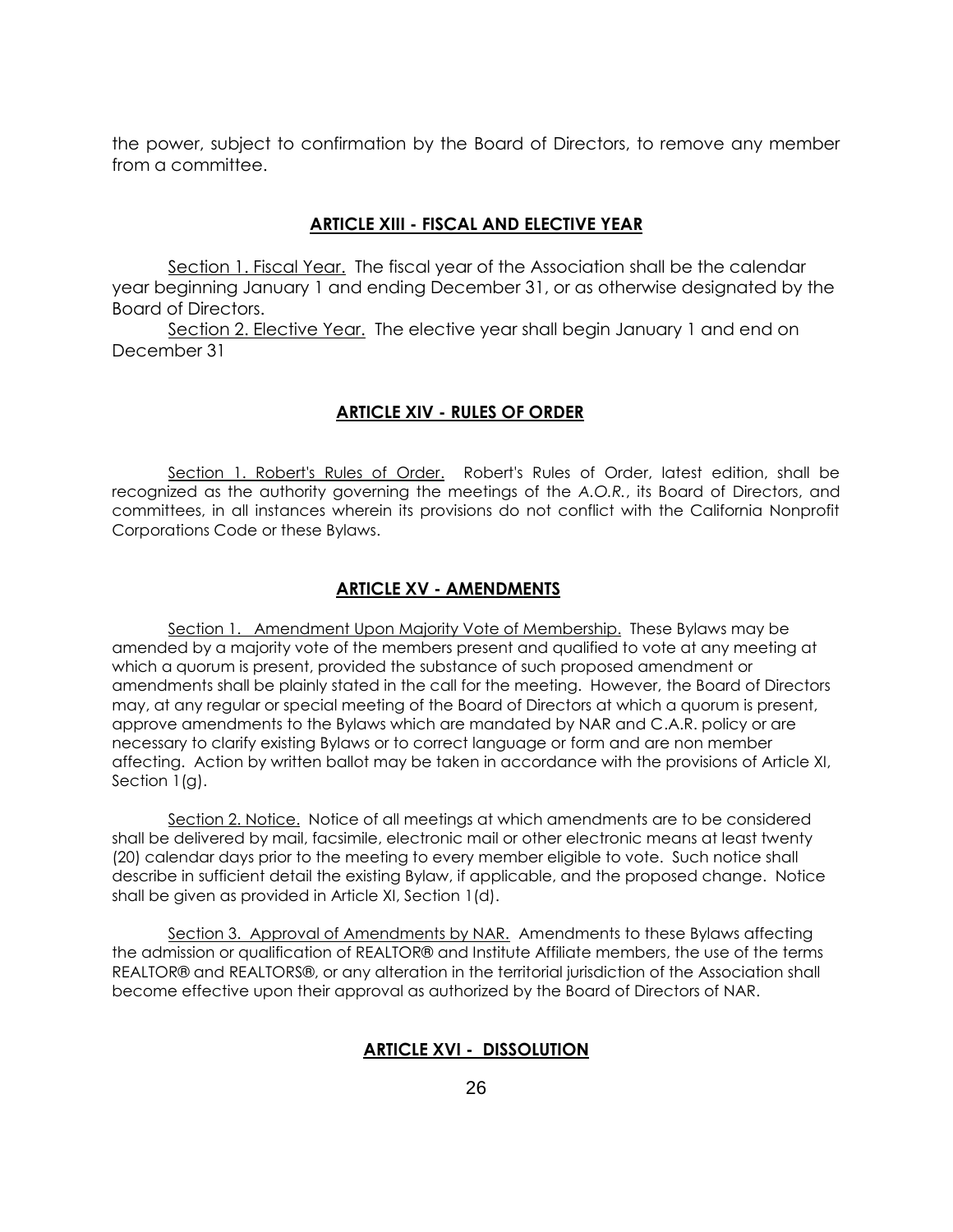Upon the dissolution of this *A.O.R.*, the Board of Directors*,* after providing for the payment of all obligations, shall distribute any remaining assets to C.A.R. or, within its discretion, to any other nonprofit tax exempt organization.

## **ARTICLE XVII – INDEMNIFICATION**

The Association shall, to the maximum extent permitted by Law, indemnify each of its agents against expenses, judgments, fines, settlements, and other amounts actually and reasonably incurred in connection with any proceeding arising by reason of the fact any such person is or was an agent of the Association. For purposes of this Article, an Agent is any person who is or was an Officer, Director, employee or other agent of the Association, or is or was serving at the request of the Association as an Officer, Director, employee, or agent of another corporation, partnership, joint venture, trust, or other enterprise. A "proceeding" includes any threatened, pending, or completed action or proceeding, whether civil, criminal, administrative, or investigative.

# **ARTICLE XVIII - MULTIPLE LISTING SERVICE**

Section 1. Authority. The Association may maintain or provide for the use of licensed real estate brokers, and licensed or certified appraisers, a Multiple Listing Service ("MLS") which shall be subject to the Bylaws of the Association and such MLS Rules and Regulations as may be hereinafter adopted.

Section 2. Purpose. A Multiple Listing Service is a means by which authorized MLS broker participants establish legal relationships with other participants by making a blanket unilateral contractual offer of compensation and cooperation to other broker participants; by which information is accumulated and disseminated to enable authorized participants to prepare appraisals and other valuations of real property; by which participants engaging in real estate appraisal contribute to common databases; and is a facility for the orderly correlation and dissemination of listing information among the participants so that they may better serve their clients and the public.

Section 3. Participation: Any REALTOR® of this or any other association who is a principal, partner, corporate officer, or branch office manager acting on behalf of a principal, without further qualification, except as otherwise stipulated in these Bylaws, shall be eligible to participate in multiple listing upon agreeing in writing to conform to the rules and regulations thereof and to pay the costs incidental thereto.\* However, under no circumstances is any individual or firm, regardless of membership status, entitled to multiple listing service "membership" or "participation" unless they hold a current, valid real estate broker's license and offer or accept compensation to and from other participants or are licensed or certified by an appropriate state regulatory agency to engage in the appraisal of real property. Use of information developed by or published by an association multiple listing service is strictly limited to the activities authorized under a participant's licensure(s) or certification and unauthorized uses are prohibited. Further, none of the foregoing is intended to convey "participation" or "membership" or any right of access to information developed by or published by an association multiple listing service where access to such information is prohibited by law. (Amended 11/08)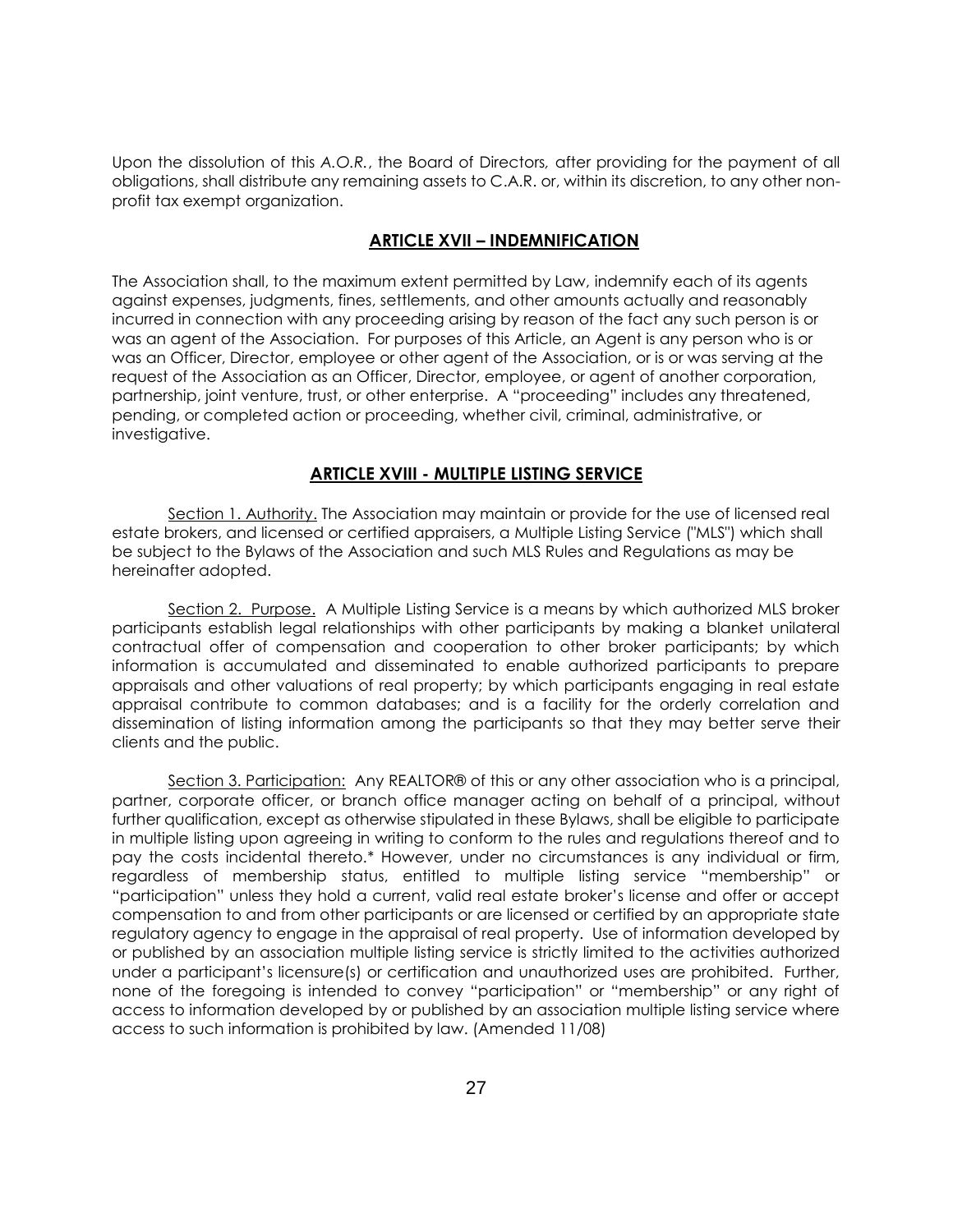Mere possession of a broker's license is not sufficient to qualify for MLS participation. Rather, the requirement that an individual or firm 'offers or accepts cooperation and compensation' means that the Participant actively endeavors during the operation of its real estate business to list real property of the type listed on the MLS and/or to accept offers of cooperation and compensation made by listing brokers or agents in the MLS. "Actively" means on a continual and on-going basis during the operation of the Participant's real estate business. The "actively" requirement is not intended to preclude MLS participation by a Participant or potential Participant that operates a real estate business on a part time, seasonal, or similarly time-limited basis or that has its business interrupted by period of relative inactivity occasioned by market conditions. Similarly, the requirement is not intended to deny MLS participation to a Participant or potential Participant who has not achieved a minimum number of transactions despite good faith efforts. Nor is it intended to permit an MLS to deny participation based on the level of service provided by the Participant or potential Participant as long as the level of service satisfies state law.

The key is that the Participant or potential Participant actively endeavors to make or accept offers of cooperation and compensation with respect to properties of the type that are listed on the MLS in which participation is sought. This requirement does not permit an MLS to deny participation to a Participant or potential Participant that operates a Virtual Office Website ("VOW") (including a VOW that the Participant uses to refer customers to other Participants) if the Participant or potential Participant actively endeavors to make or accept offers of cooperation and compensation. An MLS may evaluate whether a Participant or potential Participant "actively endeavors during the operation of its real estate business" to "offer or accept cooperation and compensation" only if the MLS has a reasonable basis to believe that the Participant or potential Participant is in fact not doing so. The membership requirement shall be applied on a nondiscriminatory manner to all Participants and potential Participants.

(a) A nonmember applicant for MLS participation who is a principal, partner, corporate officer, or branch office manager acting on behalf of a principal, shall supply evidence satisfactory to the membership committee that he/she has no record of recent or pending bankruptcy; has no record of official sanctions involving unprofessional conduct; agrees to complete a course of instruction (if any) covering the MLS Rules and Regulations and computer training related to MLS information entry and retrieval, and shall pass such reasonable and nondiscriminatory written examination thereon as may be required by the MLS; and shall agree that if elected as a participant, he/she will abide by such rules and regulations and pay the MLS fees and dues, including the nonmember differential (if any), as from time to time established. Under no circumstances is any individual or firm entitled to MLS participation or membership unless they hold a current, valid real estate broker's license and offer or accept compensation to and from other participants, or are licensed or certified by an appropriate state regulatory agency to engage in the appraisal of real property. Use of information developed by or published by an association multiple listing service is strictly limited to the activities authorized under a participant's licensure(s) or certification and unauthorized uses are prohibited. Further, none of the foregoing is intended to convey participation or membership or any right of access to information developed by or published by an association multiple listing service where access to such information is prohibited by law.

Mere possession of a broker's license is not sufficient to qualify for MLS participation. Rather, the requirement that an individual or firm offers or accepts cooperation and compensation means that the participant actively endeavors during the operation of its real estate business to list real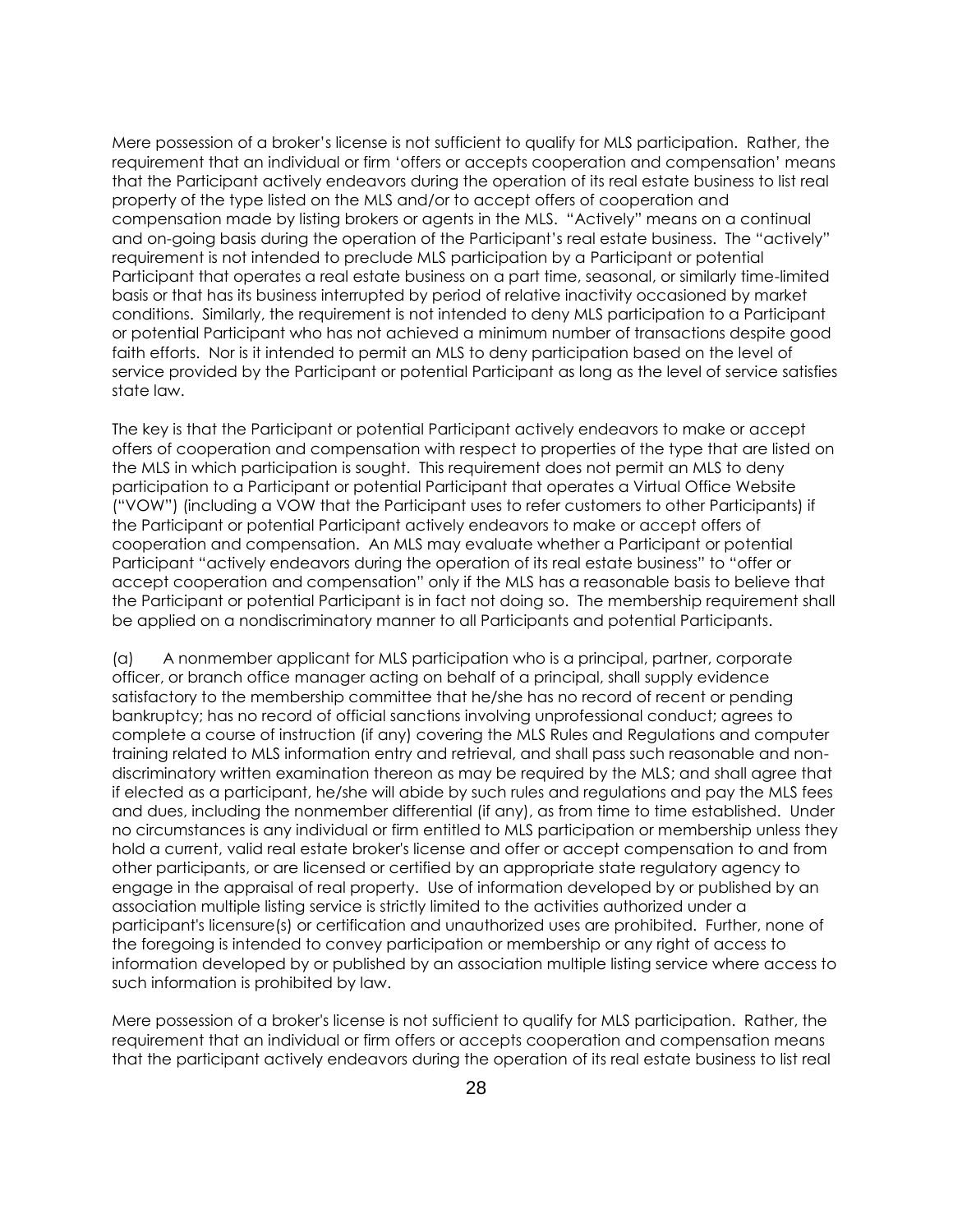property of the type listed on the MLS and/or to accept offers of cooperation and compensation made by listing brokers or agents in the MLS. "Actively" means on a continual and ongoing basis during the operation of the participant's real estate business. The ''actively" requirement is not intended to preclude MLS participation by a participant or potential participant that operates a real estate business on a part-time, seasonal, or similarly time-limited basis or that has its business interrupted by periods of relative inactivity occasioned by market conditions. Similarly, the requirement is not intended to deny MLS participation to a participant or potential participant who has not achieved a minimum number of transactions despite good faith efforts. Nor is it intended to permit an MLS to deny participation based on the level of service provided by the participant or potential participant as long as the level of service satisfies state law.

The key is that the participant or potential participant actively endeavors to make or accept offers of cooperation and compensation with respect to properties of the type that are listed on the MLS in which participation is sought. This requirement does not permit an MLS to deny participation to a participant or potential participant that operates a "Virtual Office Website" (VOW) (including a VOW that the participant uses to refer customers to other participants) if the participant or potential participant actively endeavors to make or accept offers of cooperation and compensation. An MLS may evaluate whether a participant or potential participant actively endeavors during the operation of its real estate business to offer or accept cooperation and compensation only if the MLS has a reasonable basis to believe that the participant or potential participant is in fact not doing so. The membership requirement shall be applied in a nondiscriminatory manner to all participants and potential participants.

Section 4 Copyright Ownership. All rights, title and interest in each copy of every MLS Compilation created by Association and the computerized MLS data base, and in the copyrights therein, shall at all times remain vested in the Association. Participants and authorized Subscribers affiliated with such Participants are authorized only to use the MLS Compilations and data base in accordance with the Multiple Listing Service Rules and Regulations as are from time to time promulgated by the Association's Board of Directors.

Section 5. Supervision. The MLS shall be operated under the supervision of the MLS Committee, subject to approval by the Association's Board of Directors, and in accordance with the MLS Rules and Regulations and policies established by the Association Board of Directors.

Section 6. Appointment of MLS Committee. The Association's Board of Directors shall establish and maintain policies regarding MLS Committee composition, appointee qualifications, and appointment procedures and tenure. The Committee shall comprise both MLS Participants and Subscribers, with the number appointed in each category determined by CCAR policy established by the Board of Directors. To qualify for appointment to the MLS Committee, Participants and Subscribers must also be REALTOR® members of Association.

#### Section 7. Vacancies and Attendance.

(a) MLS Committee attendance requirements and procedures for filling vacancies in unexpired terms shall be in accordance with policies established by the Board of Directors.

Section 8. Access to Comparable and Statistical Information Providing the MLS generates such publication, Association members who are actively engaged in real estate brokerage, management, mortgage financing, appraising, land development or building, but